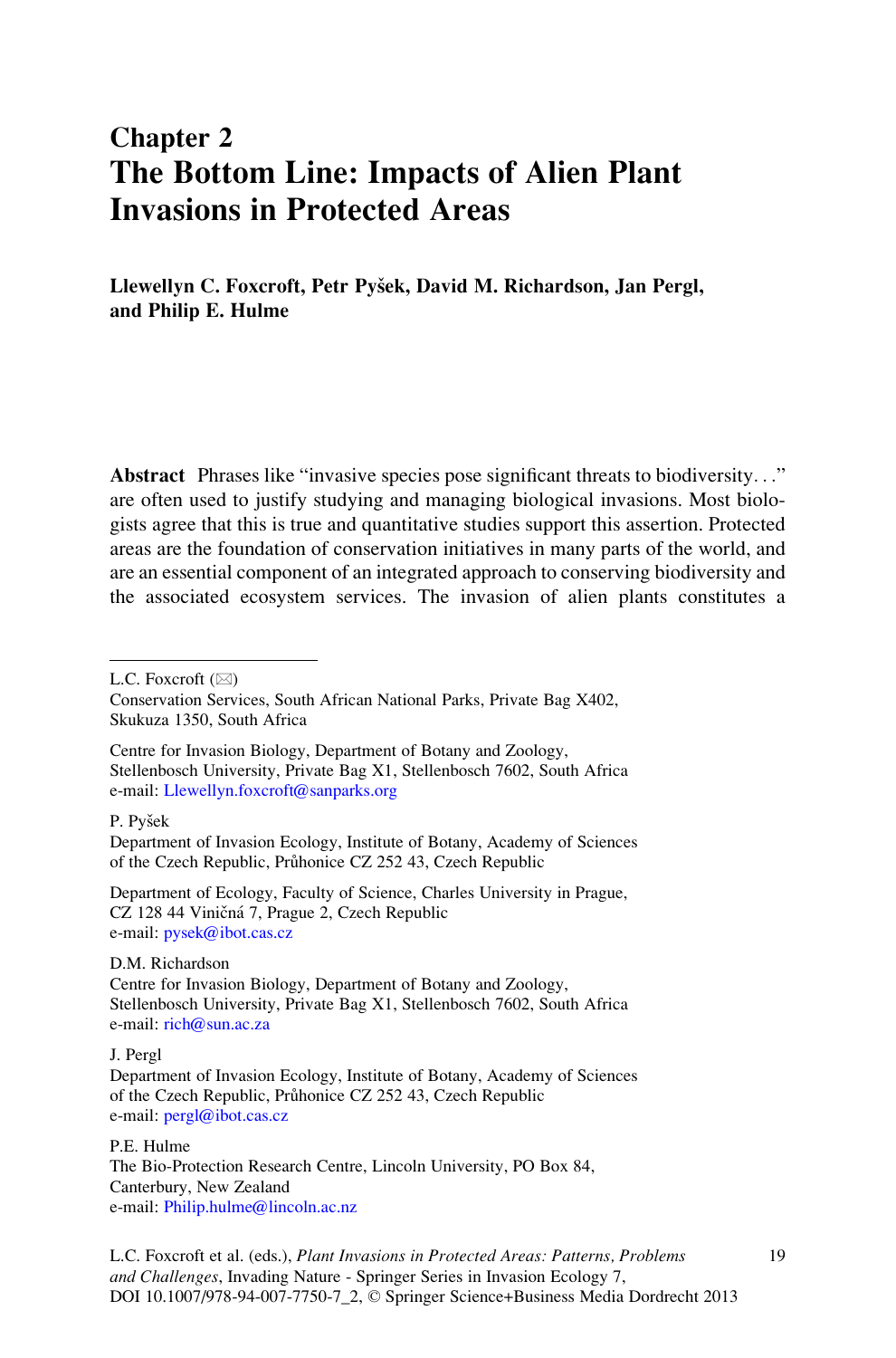substantial and growing threat to the ability of protected areas to provide this service. A large body of literature describes a range of impacts, but this has not been assessed within the context of protected areas. We do not aim to review the state of knowledge of impacts of invasive plants; rather, we collate examples of work that has been carried out in protected areas to identify important patterns, trends and generalities. We also discuss the outcomes of various studies that, while not necessarily undertaken in protected areas, are likely to become important for protected areas in the future. We discuss the range of impacts under five broad headings: (i) species and communities; (ii) ecosystem properties; (iii) biogeochemistry and ecosystem dynamics; (iv) ecosystem services; and (v) economic impacts.

Keywords Biogeochemistry • Conservation • Economic impact • Impact • Management • Nature reserve

# 2.1 Introduction: Why Are Impacts of Alien Plants in Protected Areas Especially Concerning?

Phrases like "invasive species pose significant threats to biodiversity..." are frequently used to justify the study and management of biological invasions. Most biologists agree that this is true and quantitative studies support this assertion (see e.g. Vilà et al. [2011](#page-22-0); Pyšek et al. [2012](#page-20-0); Simberloff et al. [2013](#page-21-0) for recent reviews). Most ecologists and environmental managers agree that the diversity of life is in serious decline (Pimm et al. [2001](#page-20-0); Pereira et al. [2010](#page-20-0); Rudd et al. [2011](#page-21-0)), with some indicating that we are witnessing one of the greatest extinction events in our planet's history (e.g. Novacek and Cleland [2001\)](#page-20-0). Protected areas (PAs) are part of an approach to conserve biodiversity and slow its loss (Hansen et al. [2010\)](#page-18-0). Indeed, in a survey of 93 terrestrial PAs in 22 tropical countries, protected areas were shown to be effective in halting problems such as land clearing, logging, hunting, unplanned fires and overgrazing (Bruner et al. [2001\)](#page-17-0); unfortunately impacts of invasive alien species were not included in the study.

The invasion of alien plants in PAs poses a serious concern for one of the most pressing conservation initiatives globally. The intensity of research on impacts of invasive plants varies among regions (Hulme et al. [2013](#page-18-0)), but there are some notable cases, for example in Hawaii Volcanoes National Park, where a substantial body of literature exists (see Loope et al. [2014](#page-19-0)). In this chapter we do not attempt a comprehensive review of what is known about the impacts of invasive plants in general, as many extensive reviews have been carried out on, for example, impacts of invaders on species, communities and ecosystems (Pyšek et al. [2012\)](#page-20-0), soil nutrient cycling (Ehrenfeld [2003\)](#page-17-0), mechanisms underlying impacts (Levine et al. [2003](#page-19-0)), ecosystem carbon and nitrogen cycling (Liao et al. [2007\)](#page-19-0), hybridisation (Vila` et al. [2000](#page-22-0)), competition (Vila` et al. [2004\)](#page-22-0), plant reproductive mutualisms (Traveset and Richardson [2006\)](#page-21-0) and ecosystem services (Vila` et al. [2010\)](#page-22-0). Rather, we examine what has been done within PAs, or what is specifically pertinent to them, due to their unique and essential conservation role.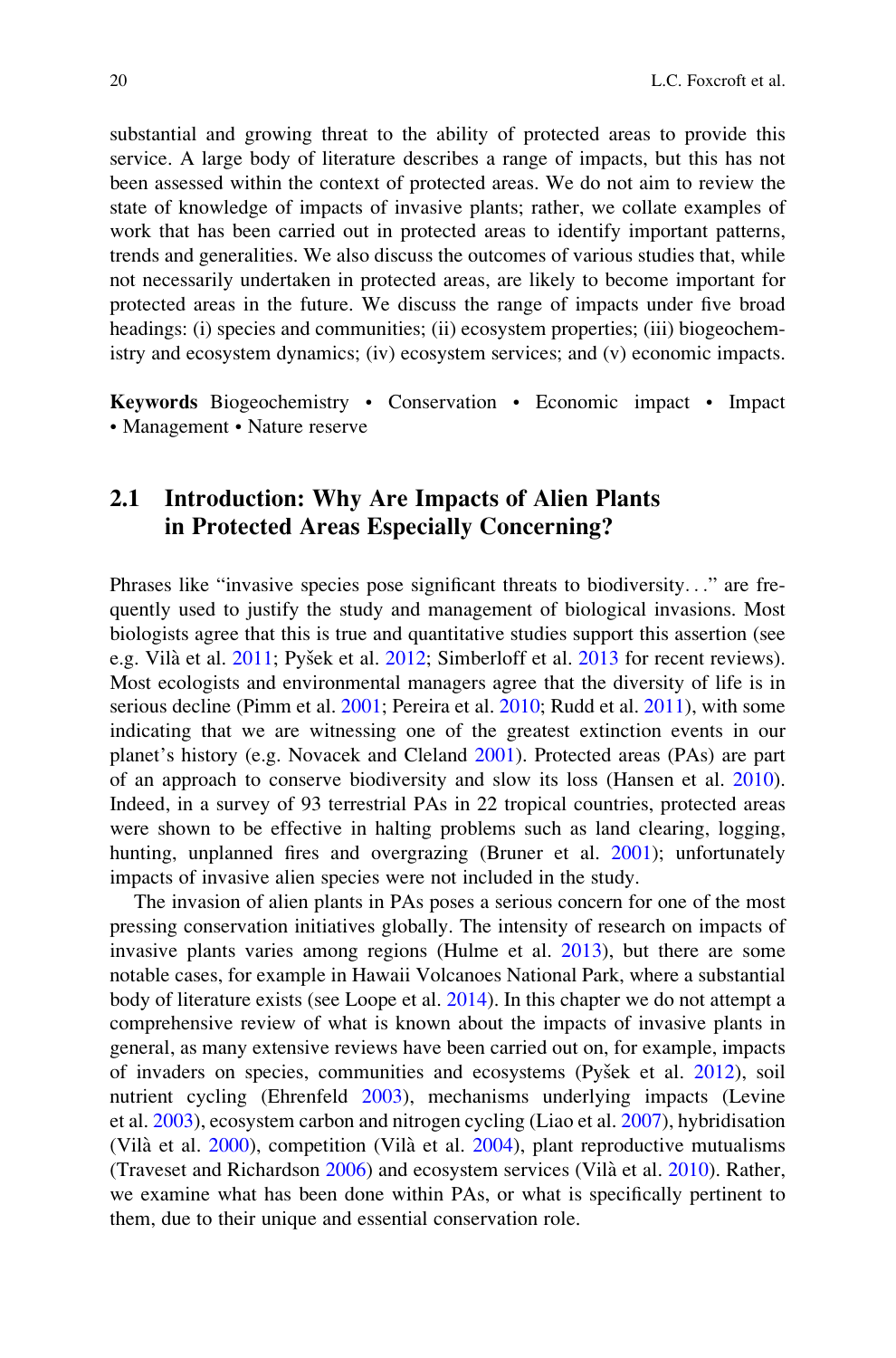Some studies have found that PAs contain fewer invasive species than their surrounds. A study of 184 PAs globally found about half the number of aliens inside the parks than outside (Lonsdale [1999](#page-19-0)). Similarly, across 302 nature reserves declared between 1838 and 1996 in the Czech Republic, significantly fewer alien species were found in the reserves (Pysek et al.  $2002$ ). Further, the presence of intact natural vegetation appears to help slow the establishment of alien plants. A study examining the role of the boundary as a filter to alien plants in Kruger NP (South Africa) also showed that in areas where there was more than 90 % natural vegetation within a 5 km radius of the park, alien plants were significantly less likely to invade (Foxcroft et al. [2011;](#page-17-0) Jarošík et al. [2011\)](#page-18-0).

Opposite trends are unfortunately frequently reported, for example, showing that alien plants can invade natural areas that have not experienced anthropogenic disturbances (e.g. Gros Morne NP in boreal Canada; Rose and Hermanutz [2004\)](#page-20-0). As early as the 1980s, the SCOPE (Scientific Committee on Problems of the Environment) programme on biological invasions reported 1,874 alien invasive vascular plants from 24 case studies of nature reserves globally (Usher [1988;](#page-21-0) Macdonald et al. [1989](#page-19-0)). In southern Africa, only seven out of 307 PA managers that responded to a survey were of the opinion that no alien species were known to occur in their reserve (Macdonald [1986](#page-19-0)). In a 1980 report to Congress in the USA, 300 national park service areas reported 602 perceived threats to natural resources involving alien plants and animals (see Houston and Schreiner [1995](#page-18-0)). At around the same time, at least 115 invasive alien plant species that threaten natural areas, parks and other protected lands had been identified in Virginia, USA (Heffernan [1998](#page-18-0)). A decade later a study reported 20,305 alien plant species infestations, with 3,756 unique alien plants, totalling 7.3 million ha in 218 national parks in the USA (Allen et al. [2009](#page-16-0)). A Global Invasive Species Programme report (De Poorter [2007](#page-17-0)) identified 487 PAs where invasive alien species were recorded as a threat. More than 250 wildlife refuges and 145 National Parks in the USA were shown to have been invaded by invasive alien species (De Poorter [2007](#page-17-0)). The Nature Conservancy indicated that of 974 of their projects globally, about 60 % regard invasive alien plants to be the main threat (2009, unpublished data at [http://conpro.tnc.org/](http://conpro.tnc.org/reportThreatCount) [reportThreatCount](http://conpro.tnc.org/reportThreatCount)). In the US national parks, 61 % of 246 park managers indicated that alien plant invasions were moderate or major concerns (Randall [2011\)](#page-20-0). An assessment of 110 PAs in South Africa's Ezemvelo KZN Wildlife conservation agency found that invasive alien plants represent the greatest threat to biodiversity in the province of KwaZulu-Natal (Goodman [2003\)](#page-18-0). Based on results of an internet survey, it has recently been reported that managers of PAs in Europe perceive invasive species as the second greatest threat to their areas after habitat loss (Pyšek et al. [2014](#page-20-0)).

Without doubt, the threat, impact and management problems associated with alien plant invasions in PAs are increasingly being recognised as a major issue. Providing science-based evidence of the negative impacts of these invasions is becoming increasingly important in motivating for resources from frequently under-resourced conservation budgets. Protected areas face numerous challenges, including tourism-related issues, wildfire management, poaching and illegal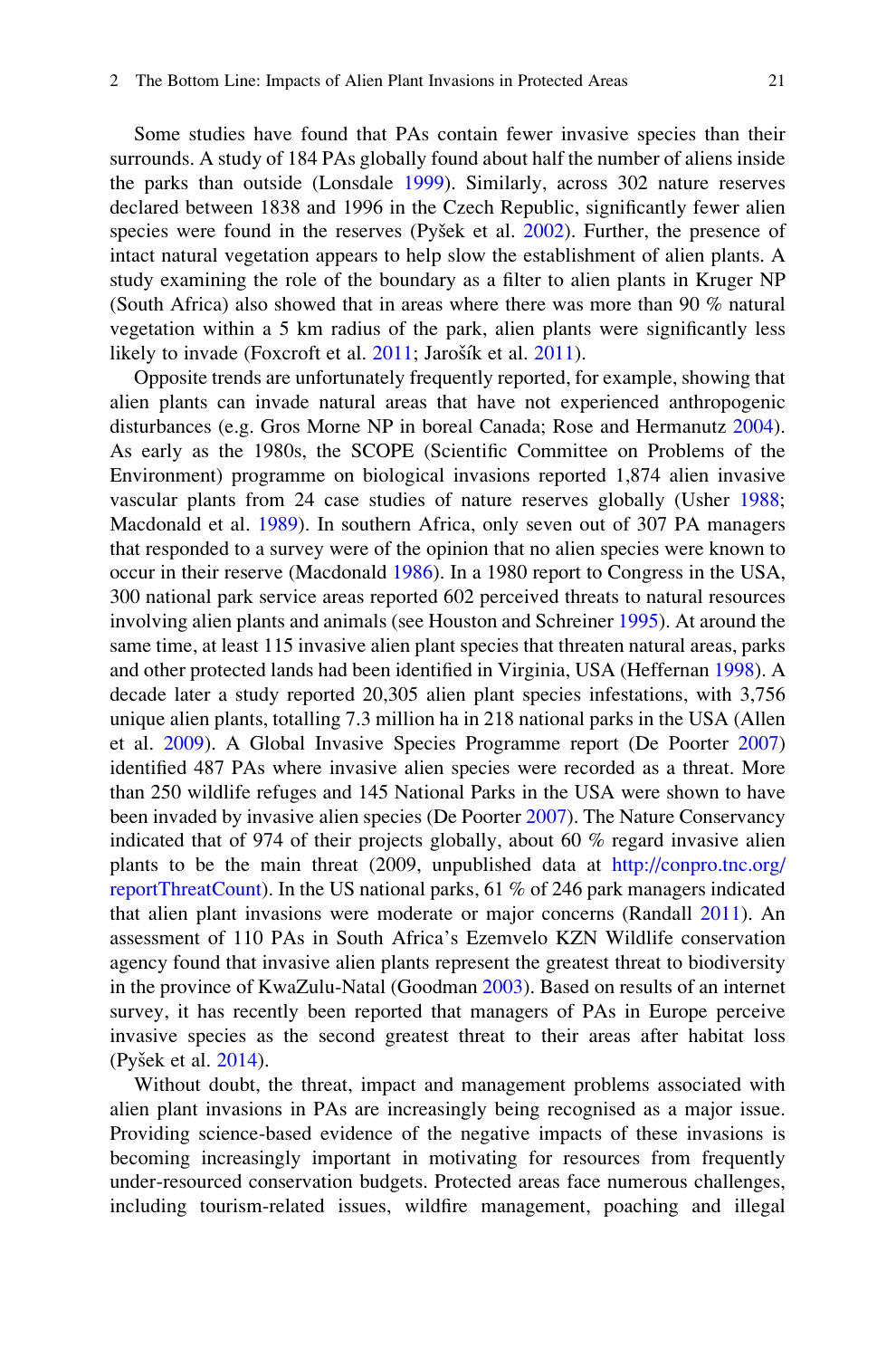harvesting of resources (Barber et al. [2004](#page-16-0); Dudley et al. [2005;](#page-17-0) Alers et al. [2007\)](#page-16-0), and climate change (Hannah et al. [2002](#page-18-0); Huntley et al. [2011](#page-18-0)). Consequently, alien species control programmes must compete with these often emotive and charismatic management needs for resources. Managers often require evidence of potential problems within their area of concern and while localised empirical investigations can provide this information, collaboration across similar situations and systems can provide a much broader, synthetic understanding (Kueffer [2012](#page-18-0)).

Particular kinds of impacts are likely to be of more concern to different PAs than to other categories of land use, due to the specific objectives of PAs. Although the core function of many PAs is to conserve native 'biodiversity' in as natural a state as possible, the concept of 'biodiversity' is interpreted differently for different situations (Mayer [2006](#page-19-0)). Some PAs focus mainly on rare or single species protection, others on conservation of ecological processes, and yet others on landscapes, habitats or patch dynamics (Nott and Pimm [1997\)](#page-20-0). Depending on the goal of the PA, where plant invasions threaten the specific entity of concern, different kinds of management approaches may be adopted. Outside PAs there is growing acceptance of the concept of 'novel ecosystems' which posits, among other things, that some ecosystems should be managed to ensure the continued delivery of particular services, irrespective of the composition of species in that system (native vs. alien) (Hobbs et al. [2006\)](#page-18-0). This philosophy is unlikely to be widely adopted for PAs soon, except in very special cases, although tenets of the novel ecosystem philosophy will certainly be more widely discussed in general conservation forums in the future.

## 2.2 Impacts of Alien Plant Invasions: Species, Ecosystems, Processes and Economics

The search for general models for conceptualising and evaluating impacts of invasive alien species has been underway for many years. Early descriptions were mostly observational. For example Elton's widely acclaimed book, Ecology of invasions by animals and plants (Elton [1958](#page-17-0)), included many anecdotal observations. The SCOPE programme on nature reserves in the 1980s indicated that all case studies had examples of presumed effects of invasive species, but that it was difficult to clearly identify the cause of the observed impact (Usher [1988\)](#page-21-0). Later, correlative approaches began being employed, comparing pre- and post-invasion sites, or sites with varying levels of abundance (for example, Parker and Reichard [1998\)](#page-20-0). A generalised model for understanding ecological impacts (Parker et al. [1999](#page-20-0)) argued that the net impact of an invasive species should be conceptualised as the product of the geographic range of the invaders (area invaded), its abundance (density or biomass) and the per-capita or per-biomass effect. This model may provide PAs with a usable method for objectively assessing impacts of different species, especially where the distribution can be accurately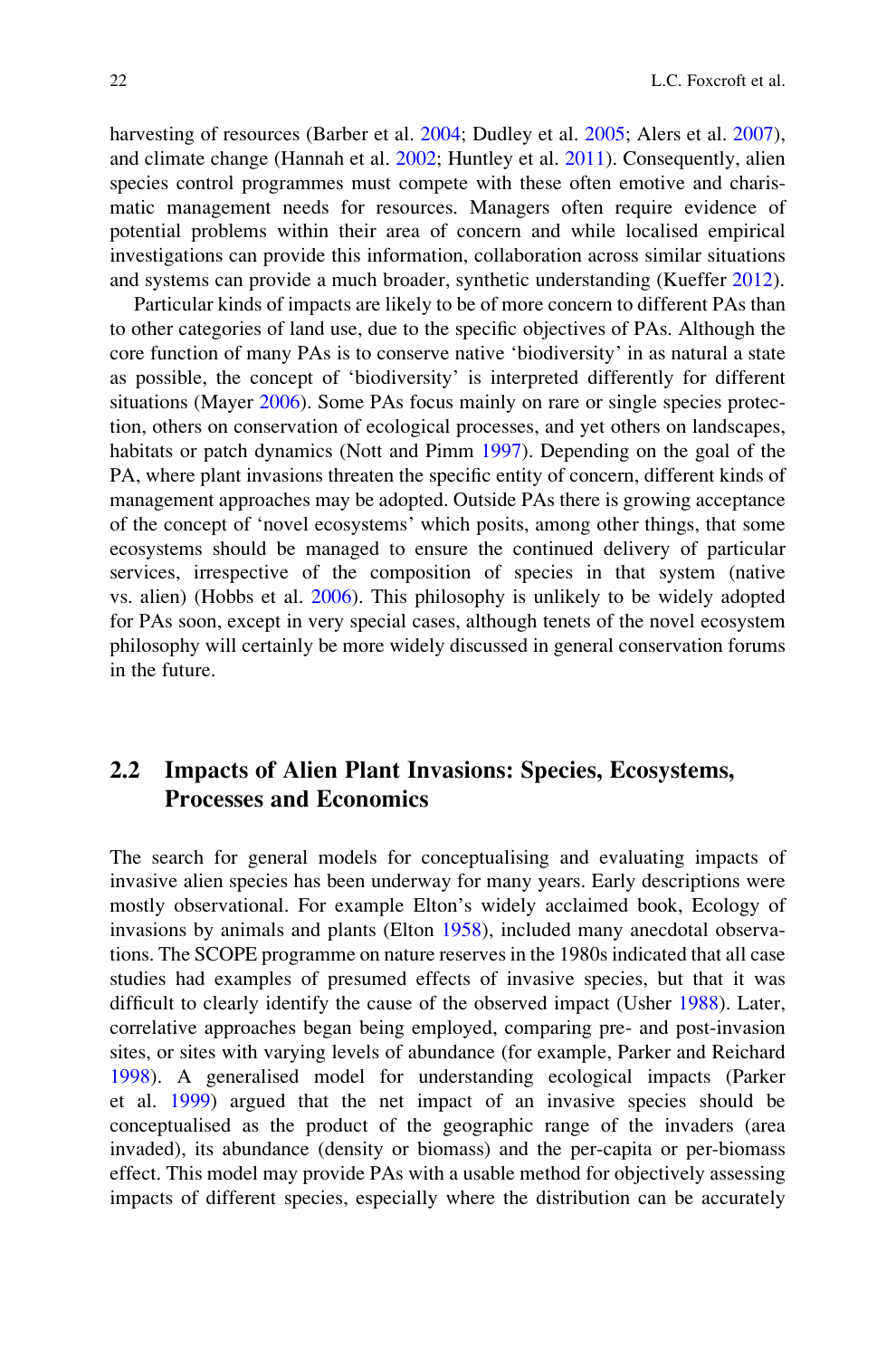

Fig. 2.1 Generalised outline of ecological and economic impacts of invasive alien plants in protected areas (Photos: Llewellyn C. Foxcroft, Navashni Govender (fire), Ezekiel Khoza (spraying of Parthenium hysterophorus))

mapped and abundance precisely estimated. Describing and quantifying the per-capita effect remains a challenge (Parker et al. [1999](#page-20-0)).

To avoid discussing the impacts of invasive plants as simply a list of examples, we used a general outline which clusters related issues (Fig. 2.1). The broad headings we use are (i) species and communities; (ii) ecosystem properties; (iii) biogeochemistry and ecosystem dynamics; (iv) ecosystem services; and (v) economic impacts.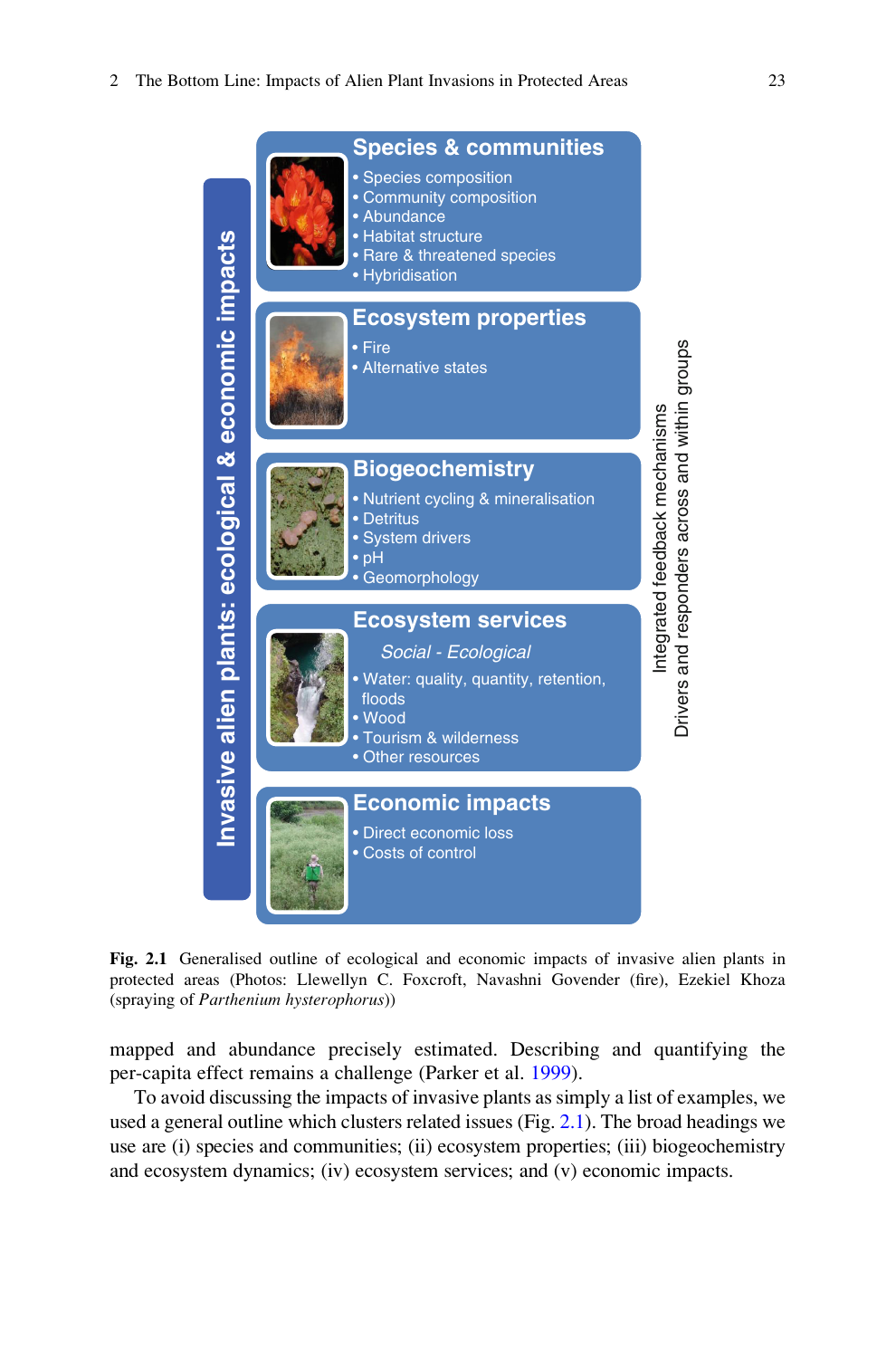## 2.2.1 Species and Communities

Global indicators for IAS under the Convention on Biological Diversity's 2010 Biodiversity Target show that invasive species are causing a decline in species diversity of IUCN red-listed amphibians, birds and mammals (McGeoch et al. [2010](#page-19-0)). In an assessment of impacts on imperilled species in the USA, about 57 % of 1,055 listed plants were threatened by alien species (Wilcove and Chen [1998\)](#page-22-0). Although a number of such generalised lists indicate the threat from alien plant invasions to native species (e.g. Mauchamp [1997;](#page-19-0) Pimentel et al. [2000](#page-20-0)), there is still a shortage of quantitative data. Such information is particularly crucial for advising policy makers, as the value of conservation is currently predominantly measured by its ability to protect species richness (a common interpretation of 'biodiversity', Mayer [2006](#page-19-0)).

A review of about 150 studies provided a synthetic understanding of general mechanisms underlying the impacts on plant and animal community structure, nutrient cycling, hydrology and fire regimes (Levine et al. [2003\)](#page-19-0). These authors found that many studies examined the impacts of invasions on plant diversity and composition, but fewer than 5 % test whether these effects arise through competition, allelopathy, alteration of ecosystem variables or other processes. Nonetheless, competition was often hypothesised as a primary mechanism, and in nearly all studies alien plants exhibited strong competitive effects over native species. In contrast to studies of the impacts on plant community structure and higher trophic levels, research examining impacts on nitrogen cycling, hydrology and fire regimes is generally highly mechanistic, often driven by species-specific traits.

An early study that sought to quantify the impacts of alien plants in PAs was in Theodore Roosevelt Island Nature Preserve in Washington, DC, USA. Here two species of invasive vines were shown to inhibit the recruitment of native forest species (Thomas [1980\)](#page-21-0). *Lonicera japonica* (Japanese honeysuckle) inhibited the reproduction of dominant forest trees such as Liriodendron tulipifera (tulip poplar), Prunus serotina (wild black cherry) and Ulmus americana (American elm). Hedera helix (English ivy) mainly inhibited the recruitment of herbaceous species. The smaller plants were suppressed, and even established forest trees were eventually killed through shading (Thomas [1980\)](#page-21-0). Alien vine species may have advantages due to altered phenologies (e.g. evergreen vs. deciduous) and can often invade low light habitats (Gordon [1998\)](#page-18-0). In this way, species with different life-forms can cause patches of native plants to collapse and be completely replaced, thereby altering, for example, community or species structure and light regimes (Gordon [1998\)](#page-18-0). Floating species, such as Eichhornia crassipes (water hyacinth), native to north-western Argentina, can invade the total surface area of a waterway, completely preventing any light penetration (Ashton and Mitchell [1989\)](#page-16-0). Eichhornia crassipes is one of the world's worst aquatic invaders, and has been reported to have invaded PAs in Asia, Australia, New Zealand, Africa, and the USA (De Poorter [2007\)](#page-17-0).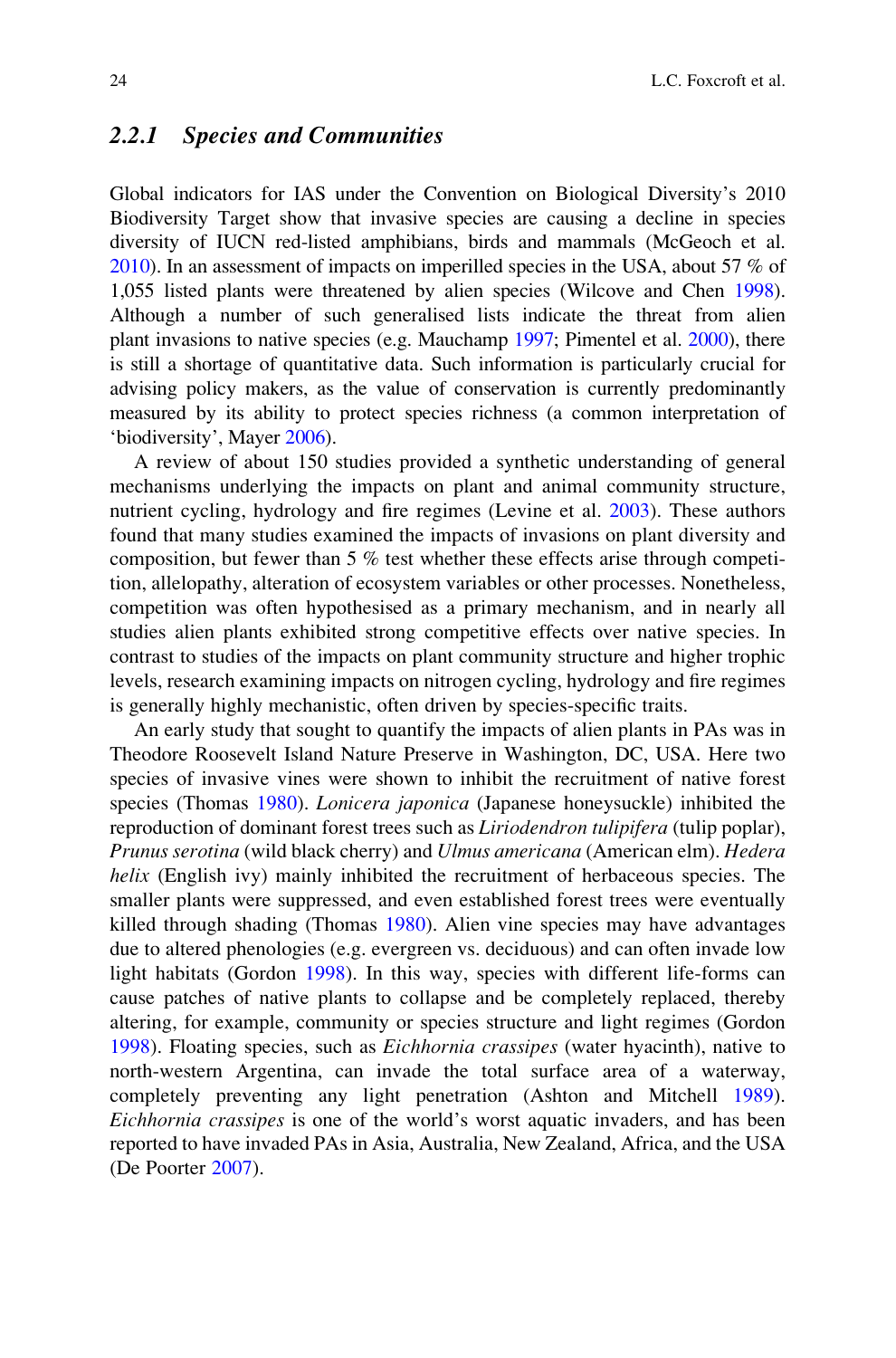Biodiversity indicators, frequently using spiders or beetles, provide information on the presence of a set of other species in an area (McGeoch [1998\)](#page-19-0) and are increasingly being used as proxies for quantifying impacts. In Hluhluwe-iMfolozi Game Reserve (South Africa), Chromolaena odorata (Siam weed) invasion altered native spider assemblages, with negative changes in abundance, diversity and estimated species richness. These changes were, however, reversed immediately following clearing (Mgobozi et al. [2008\)](#page-20-0). In a similar study in Kruger NP, an assessment of the impact of *Opuntia stricta* (sour prickly pear) found that across a gradient of its density, species richness and species density for beetles and spiders did not change significantly (Robertson et al. [2011](#page-20-0)). Assemblages for spiders also did not differ across treatments, but beetle assemblages were significantly different. In South African National Parks as a whole, 663 alien plant species (813 alien species in total) have been recorded (Spear et al. [2011](#page-21-0)), but other than a few isolated projects, to date little work has been done on quantifying their impacts.

Impacts of invasive plants, primarily C. odorata, have also been reported on small and large mammals in Hluhluwe-iMfolozi GR (Dumalisile [2008\)](#page-17-0). Small mammals showed both higher species richness and diversity in uninvaded sites compared to invaded sites, regardless of C. odorata density. Large mammals also decreased in richness and diversity as C. odorata invasion density increased. Invasive alien plants can also, perhaps unexpectedly, even threaten megaherbivores. For example, Kaziranga NP in India is a vital habitat for the world's largest population of the great one-horned rhinoceros (*Rhinoceros unicornis*). The rhino is dependent on grasslands, which have been invaded by Mimosa rubicaulis (Himalayan mimosa), M. diplotricha (giant sensitive plant) and Mikania micrantha (mile-a-minute weed), hampering the growth of native palatable grasses (Lahkar et al. [2011\)](#page-19-0). In Kenya, Lantana camara (lantana) invasions reportedly impact on the habitat of Sable antelope (Hippotragus niger; Steinfeld et al. [2006\)](#page-21-0). Nile crocodile (Crocodylus niloticus) nesting habitat and sex ratios may be altered by invasions of C. odorata in KwaZulu-Natal, South Africa, due to shading and cooling of nesting sites by  $5.0-6.0$  °C. This can result in a female-biased sex ratio, with potentially adverse consequences for the population (Leslie and Spotila [2001\)](#page-19-0). The wetlands of Kakadu NP in Australia, a world heritage and Ramsar site, are renowned for their high diversity and numbers of water birds, and are under threat from *Mimosa pigra* (sensitive plant) and Urochloa mutica (para grass; Setterfield et al. [2014\)](#page-21-0).

By 2000, alien plants had invaded approximately 700,000 ha of US wildlife habitat per year (Babbitt 1998, as cited in Pimentel et al. [2000](#page-20-0)). In Great Smoky Mountains NP (USA) for example, 400 of the approximately 1,500 vascular plant species are alien, and 10 of these are currently displacing and threatening native plant species (Hiebert and Stubbendieck [1993](#page-18-0)). Overall, Hawaii is estimated to have lost about 8 % of its native plant species, with an additional 29 % still at risk (Loope [2004;](#page-19-0) Fig. [2.2](#page-7-0)).

Invasive plants can also contribute to an increased abundance of other invasive species, thus facilitating 'invasional meltdown' (sensu Simberloff and Von Holle [1999](#page-21-0)). In Hawaii Volcanoes NP, the widespread  $Morella (=Myrica) faya$  (faya tree) significantly increases the abundance of the alien insect Sophonia rufofascia (a leaf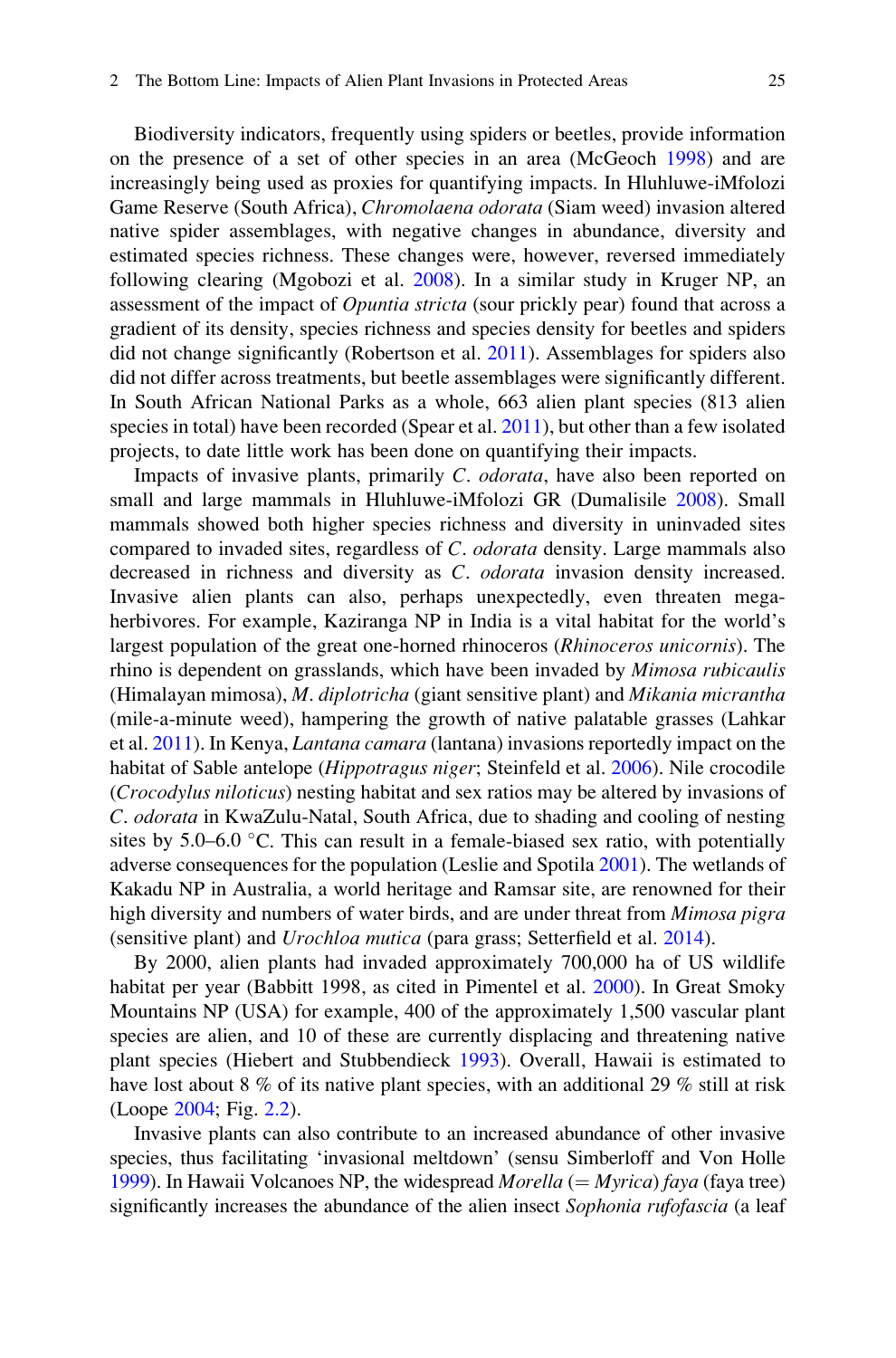<span id="page-7-0"></span>

Fig. 2.2 Sectional structure of *Psidium cattleianum* invasion in Hawaiian lowland rainforest (a) with closed canopy of P. *cattleianum* within the forest (b) uninvaded forest (c) aerial view of P. cattleianum invasion (Figures: Gregory Asner, Carnegie Airborne Observatory, Carnegie Institution for Science)

phloem-feeding insect of Asian origin). In areas where M. faya is present the abundance of S. *rufofascia* was up to 19 times more abundant than in areas where *M. faya* had been removed (Lenz and Taylor [2001\)](#page-19-0). This is of substantial concern as the diversity of host plants fed upon by S. rufofascia is extremely broad, encompassing over 300 species from 87 different families. Among these, 67 species are endemic or native to Hawaii, and 14 are either endangered or candidates for listing (Lenz and Taylor [2001](#page-19-0)).

The loss of genetic purity of a species is an important concern, especially for those rare and or threatened species which may face extinction, and have been given sanctuary in PAs. The hybridisation between alien and native species can lead to genetic swamping and loss of native species' genetic diversity. These risks are increased when a rare species hybridises with an abundant species, producing fertile offspring that can back-cross (introgress; Rhymer and Simberloff [1996\)](#page-20-0). Invasive species may swamp native species through hybridisation. For example, the native species Hyacinthoides non-scripta (bluebell), an iconic species in the British Isles, is being threatened by its conger H. hispanica and its hybrid with the native Hyacinthoides  $\times$  massartiana. Both the introduced and hybrid species are naturalised, and are frequently found within 1 km of H. non-scripta (Kohn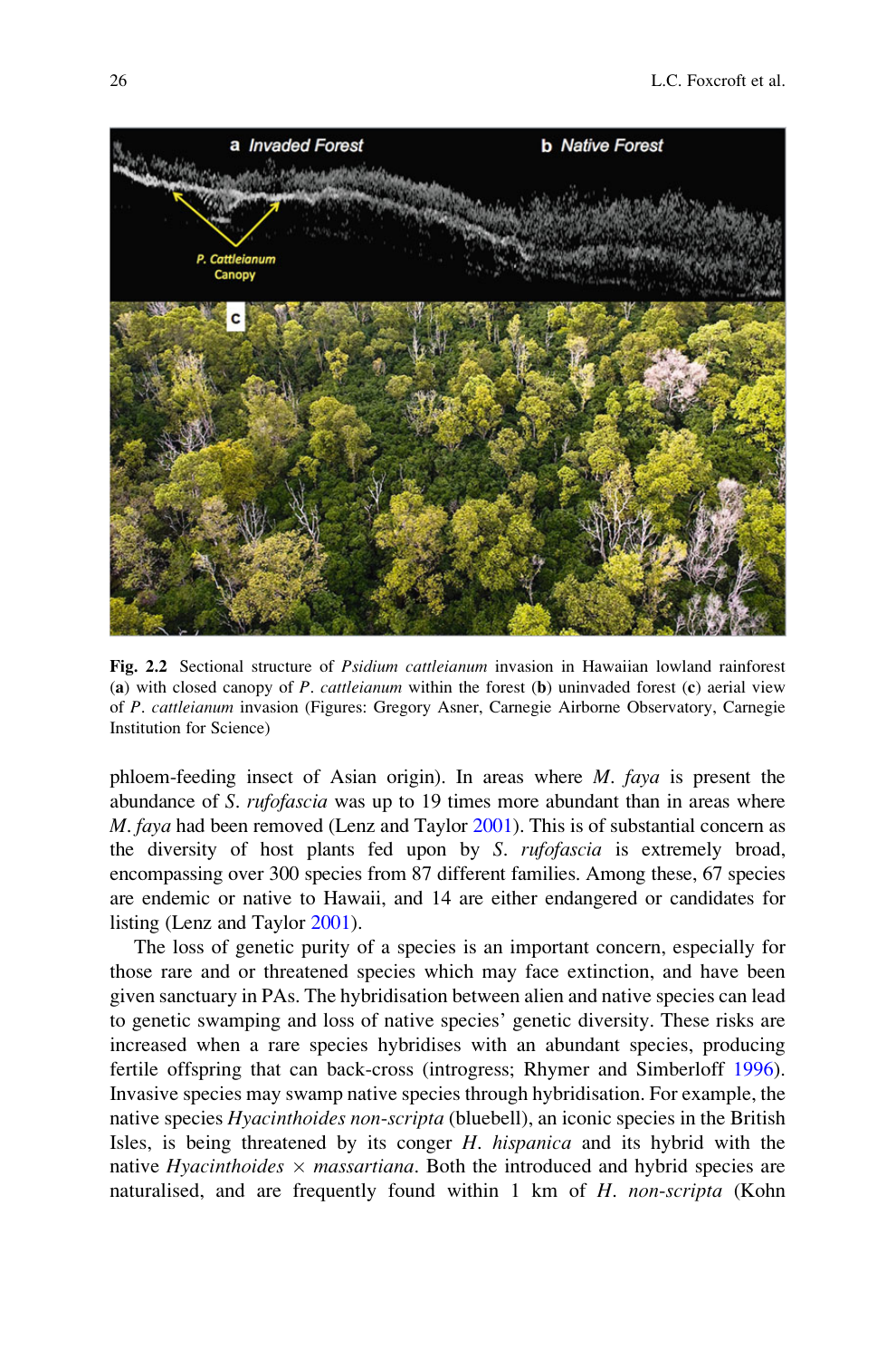et al. [2009](#page-18-0)). Thus conservation programmes should strive to isolate rare species from cross-compatible congeners (Mooney and Cleland [2001](#page-20-0)).

Invasions can substantially influence plant reproductive mutualisms, while potentially disrupting mutualistic processes in invaded regions (Traveset and Richardson [2011](#page-21-0)). Good evidence exists for such impacts on pollination and reproductive success of native species (Traveset and Richardson [2011](#page-21-0)). For example, invasive plants that are highly attractive to pollinators can reduce overall visitation of native species (Morales and Traveset [2009;](#page-20-0) Gibson et al. [2012](#page-18-0)). These interactions can have consequences for whole communities due to the effects cascading through the network (Traveset and Richardson [2011](#page-21-0)). Such effects in PAs could be profound, by impacting directly on the biodiversity conservation objectives of the area.

Plant invasions have, to date, caused relatively few plant species to go extinct (Gurevitch and Padilla [2004](#page-18-0); Sax and Gaines [2008\)](#page-21-0). One reason for this is that, unlike the case with animal extinctions, plant extinctions can take decades or even centuries to play out (Gilbert and Levine [2013](#page-18-0)). However, plant invasions have led to the fragmentation of native plant communities worldwide, many of which currently survive as the 'living dead' (sensu Parker et al [1999,](#page-20-0) p. 12). This may be due to the persistence of native species in marginal habitats which, although still present, are reduced in abundance and distribution (Gilbert and Levine [2013](#page-18-0)). For example, serpentine soil landscapes in California include numerous rare and threatened plant species of high conservation concern. Invasions by European grasses impact on the area and quality of native species habitat, and may cause extinction hundreds of years after fully transforming the habitat (Gilbert and Levine [2013\)](#page-18-0). Consequently, equating impact with numbers of absolute extinctions is misleading and inappropriate. Native species may still persist within an invaded area, but often be compromised or marginalised to such an extent that they no longer perform (to the same level, or at all) the functional roles they performed before they were affected by the invasive species (Wardle et al. [2011](#page-22-0)). Such changes are pervasive in ecosystems worldwide, and invasive plant species are increasingly prominent 'builders and shapers' of novel ecosystems in many regions (Richardson and Gaertner [2013](#page-20-0)). The examples discussed in this chapter show that invasive plant species very often drive ecosystems beyond thresholds at which ecological states are irreversibly altered. Such modified systems can sometimes be managed to deliver desired services, but such conditions are unacceptable in many PAs where the aim in to conserve species, community, structural and functional diversity.

## 2.2.2 Ecosystem Properties: Changes in Fire Regime

Ecosystems are the product of interactions between climatic conditions, resource availability and disturbance, of which the functional diversity of species is a major driver (Hooper et al. [2005](#page-18-0)). Biological invasions, often in concert with other global change drivers, have been shown in many cases to alter species diversity and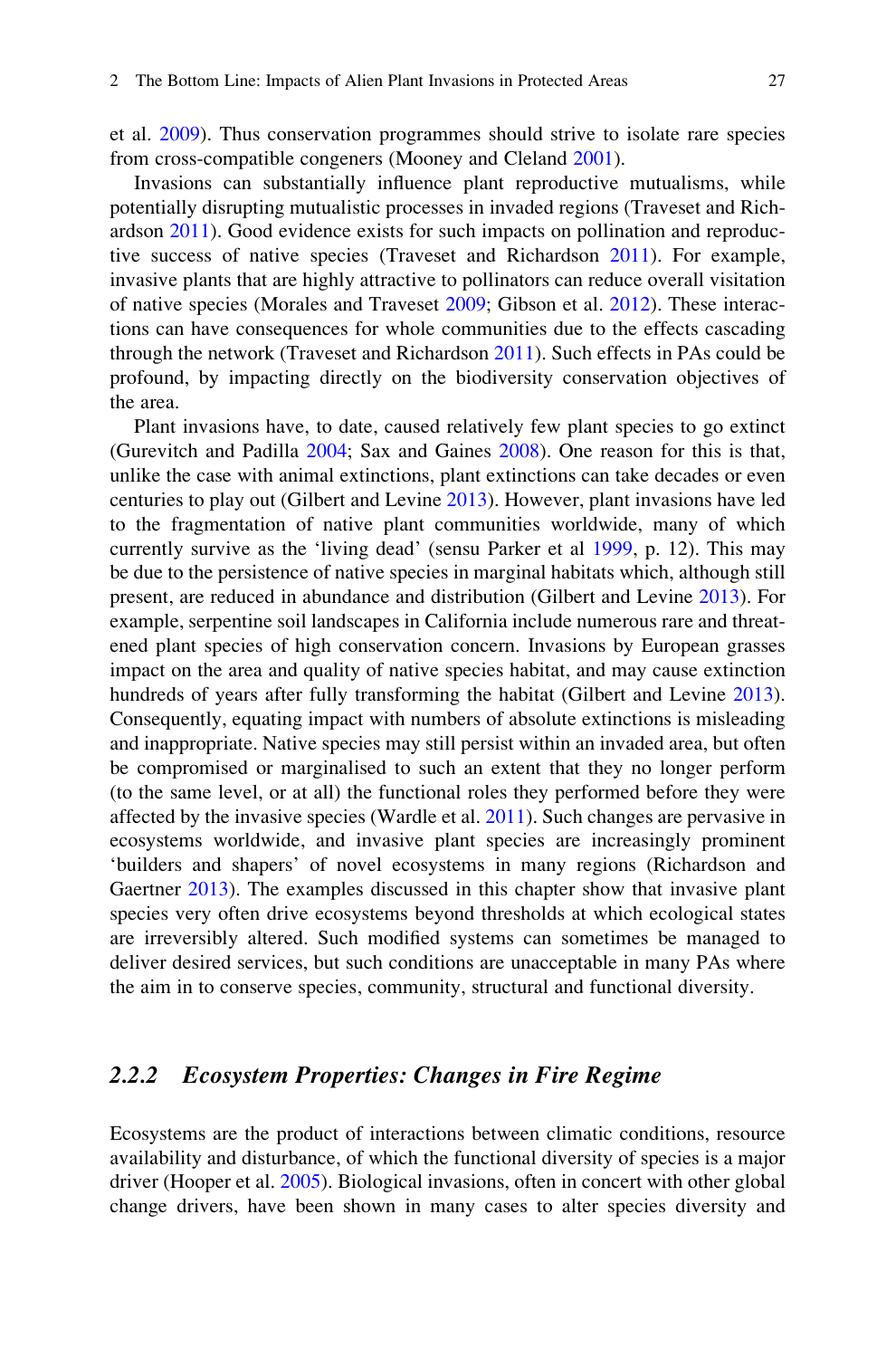community structure, thus having profound cascading effects on ecosystem functioning (Strayer [2012\)](#page-21-0). The alternative states resulting from the relationship between invasive plants and fire, or the shading or smothering effect of vines and other species, are of some of the concerns facing PA managers, due in part to the irreversibility of such system changes.

Fire management has received substantial attention in PAs in many regions. This is because fire is a key driver of vegetation heterogeneity and patchiness in many systems, changing the structure, and relationships between trees and grasses (Bond et al. [2005](#page-16-0)), and acting as the primary diver of multiple ecosystem functions (Cole and Landres [1996;](#page-17-0) van Wilgen et al. [2003\)](#page-21-0). Fire management has also attracted much attention because fire poses a hazard to infrastructure and human safety in PAs (e.g. Loehle [2004\)](#page-19-0). Species, communities and even whole biomes have evolved with a particular tolerance to fire, including frequency, intensity, timing and vertical position (crown vs. ground). While the changing role of humans has received considerable attention in explaining and attempting to manage fire regimes generally (van Wilgen et al. [2003](#page-21-0)), increasing awareness is being given to changes in fire regimes, and consequently changes in ecosystem function, due to the widespread invasions of alien plants in many PAs.

Changes in fire regimes and ecosystem function due to invasions by alien plants have been documented from a range of habitats. One of the most frequently cited examples is related to the disruption of the grass-fire cycle (D'Antonio and Vitousek [1992](#page-17-0)). Invasive plants can increase vegetation flammability in areas where native species are poorly adapted and unable to cope in the presence of fire. In Hawaii Volcanoes NP at least one endangered plant and many of the dominant, poorly adapted, native species have been eliminated by fire (Hughes et al. [1991;](#page-18-0) D'Antonio and Vitousek [1992](#page-17-0); Loope [2011](#page-19-0)). An increase in biomass of fine fuels can significantly increase the intensity or frequency of fires, or both. Introduced grasses that are fire adapted, or evolved in the presence of fire, are able to recover quickly after being burned, creating a positive feedback cycle that favours further invasion (D'Antonio and Vitousek [1992\)](#page-17-0). In the Wildman Reserve in northern Australia, invasion of Andropogon gayanus (gamba grass) increased fuels loads by up to seven times, and increased fire intensity by up to eight times compared to areas with native grasses (Rossiter et al. [2003\)](#page-21-0). Further, A. gayanus was shown to inhibit soil nitrification, thereby depleting total soil nitrogen from the already nitrogen-poor soils and promote fire mediated nitrogen loss (Rossiter-Rachor et al. [2009](#page-21-0)). Combined with the altered fire regime, it then forms self-perpetuating positive feedback loops (Rossiter-Rachor et al. [2009](#page-21-0)). In Kakadu NP, while Urochloa mutica produces dry season fuel loads similar to the native *Hymenachne acutigluma* (olive hymenchne), the fuel is drier and taller, increasing the fire intensity. Higher fire intensity and frequency may facilitate the displacement of  $H$ . *acutigluma*, which is fire sensitive, and damage other firesensitive woody vegetation (Setterfield et al. [2014\)](#page-21-0).

In Mesa Verde NP (USA), successional pathways were altered following high intensity fires, with woodland-dominated systems being replaced by herbaceous species (Floyd-Hanna et al. [1993](#page-17-0)). Significant changes have been experienced in Dinosaur NP and Snake River Birds of Prey NP (USA), which have been invaded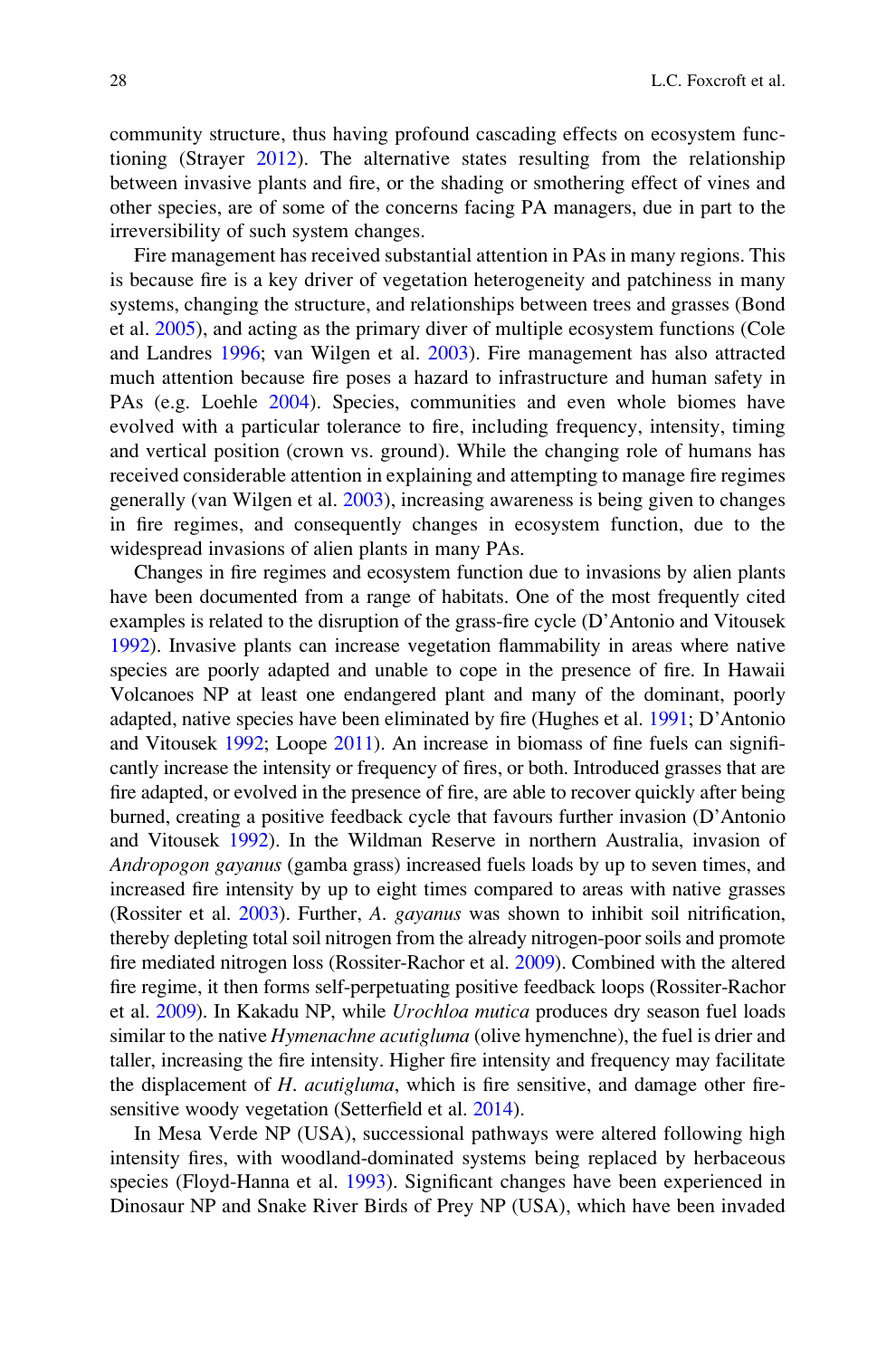

Fig. 2.3 Acacia paradoxa thickets in Table Mountain National Park (Photo Rafael D. Zenni)

by Bromus tectorum (cheatgrass). The fire frequency has been changed from one in 60–100 year, to three in 3–5 year return cycles, converting native shrublands to alien dominated grasslands (Randall [2011](#page-20-0)). In the Florida Everglades, marshlands with sedges, grasses and herbs have been replaced by *Melaleuca quinquenervia* (Australian paper bark), creating large stands of swamp forests with little or no herbaceous understory. Moreover, M. quinquenervia promotes crown fires, whereas the native plants have evolved with higher frequency, low intensity surface fires (Randall [2011\)](#page-20-0). Another invasive plant that has caused major changes to the fire regime in the Everglades is Lygodium microphyllum (Old World climbing fern), a vine-like fern that climbs on trees and shrubs, forming mats that cause canopy trees to collapse. Fires that would normally stop at the edge of native cypress sloughs, travel up the 'fire ladders' provided by dry fronds of L. microphyllum to kill tree canopies (Schmitz et al. [1997](#page-21-0)).

Should fire regimes be changed significantly, species may become globally, locally or functionally extinct in a PA. In Table Mountain NP in South Africa's fynbos region, fire plays a key role in the maintenance of ecosystems, and native plants are adapted to the fire regime (Forsyth and van Wilgen [2008](#page-17-0)). However, the most common invasive species in the park, a suite of Australian Acacia (Fig. 2.3) and Hakea species, are also fire adapted, and their ability to produce large numbers of seeds facilitates their prolific spread after fires (van Wilgen et al. [2012\)](#page-22-0). These trees and shrubs increase biomass and add to fuel loads, leading to increased fire intensity and erosion (van Wilgen and Scott [2001](#page-21-0)). Due to uncontrolled fires combined with the effects of plant invasions, 13 endemic plant species are known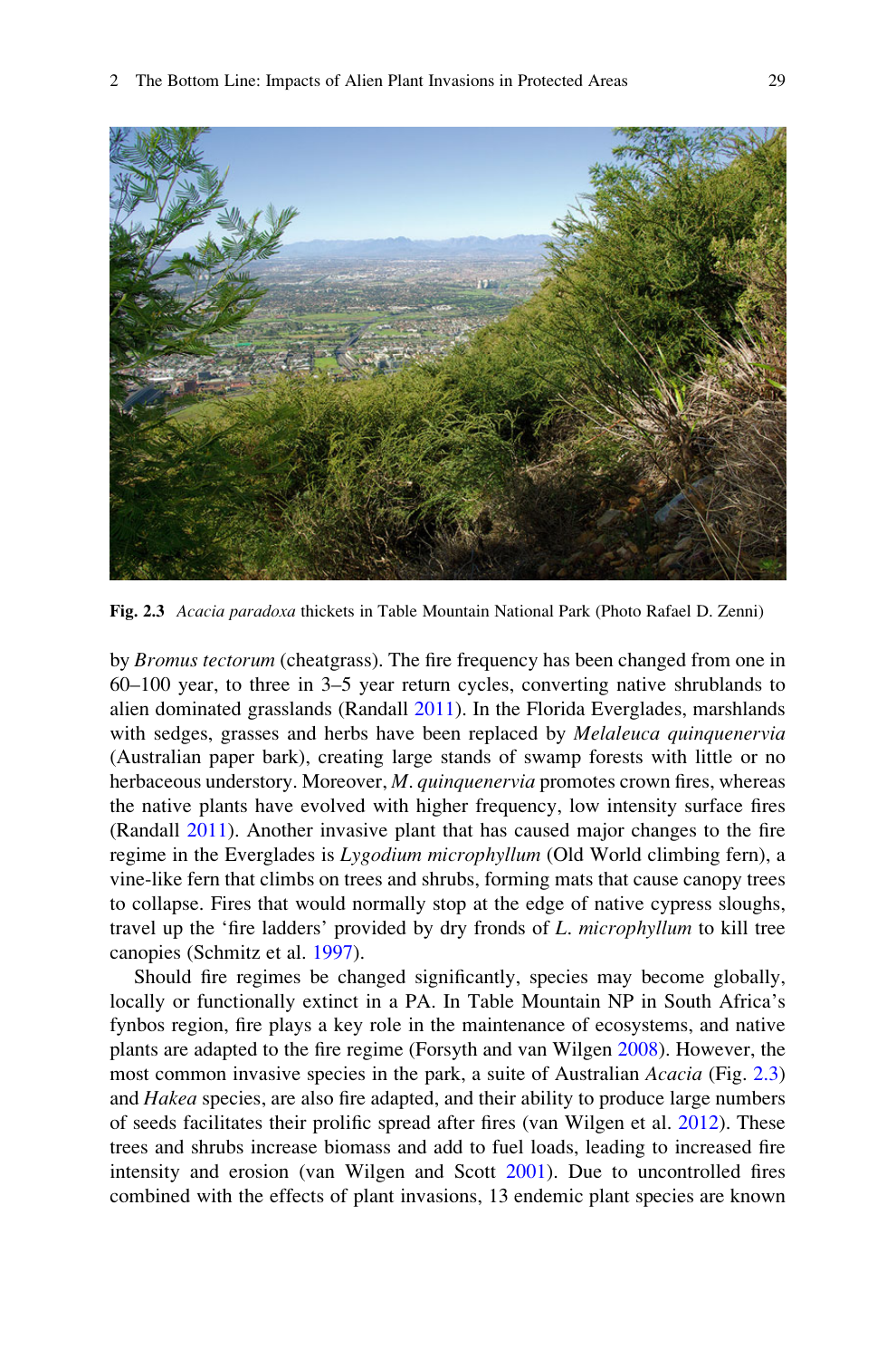to have gone extinct since European colonization, with many more facing imminent extinction (Trinder-Smith et al. [1996\)](#page-21-0).

Where invasive plants provide positive feedback systems to enhance habitat invasibility by altering, for example, nutrient cycling and fire frequency and intensity (Rossiter et al. [2003](#page-21-0)), alternative ecosystem states may emerge (Richardson and Gaertner [2013](#page-20-0)). The ability of an ecosystem to recover from such states or severe degradation depends on the extent of change to functional and structural properties (Brooks et al. [2010](#page-17-0)). The degree to which invasion and degradation change the biotic and abiotic threshold determines the level of intervention required to return the system to a state allowing natural regenerative process to function (Brooks et al. [2010\)](#page-17-0). Whether active or passive restoration is necessary may depend on the nature of these legacy effects (Larios and Suding [2014\)](#page-19-0). In PAs specifically, preventing degradation to the point where alternative states emerge, should be a high priority, not only to prevent compromising the area integrity, but also to allow the resilience of the system to recover following control (Jäger and Kowarik [2010](#page-18-0)). This is also important due the substantial costs likely to be associated with resource demanding active restoration programmes (in addition to costs for removal of the invader only).

## 2.2.3 Biogeochemistry and Ecosystem Dynamics

The ecosystem-level energy budget and biogeochemical cycling involve complex interactions of many facets at multiple spatial scales. These very interactions provide the ecosystem services on which humans depend for their existence (Sekercioglu [2010\)](#page-21-0). Invasive alien plants are implicated in driving substantial changes to biogeochemical cycling and ecosystem dynamics (Ehrenfeld [2011\)](#page-17-0), by altering components of the soil carbon, nitrogen, water and other ecosystem cycles (Ehrenfeld [2003](#page-17-0)). Invasive plant species have been shown to increase biomass, net primary productivity and nitrogen availability in many areas. Nitrogen fixation rates are altered and litter with higher decomposition rates than that of co-occurring native species is produced (Ehrenfeld [2003\)](#page-17-0). However, the trends are not always clear. In a review of 56 invasive plants, variations across sites, and even opposite trends, were found (Ehrenfeld [2003](#page-17-0); see also Hulme et al. [2013\)](#page-18-0). While this work can be generalised across some PAs in similar settings, it appears that less work has been done on investigating the effects in PAs. Examining sitespecific cases not only contributes to a general understanding of invasion, but can provide detailed onsite information on the ecological integrity of a PA.

For example, in Hawaii Volcanoes NP, nitrogen-fixing species (Morella faya and M. cereifera) significantly increase soil nitrogen availability, by up to 400 % (Vitousek et al. [1987](#page-22-0)). These changes resulted in altered plant succession trajectories, promoted increases in populations of alien earthworms, which in turn increased nitrogen burial rates, thereby further changing soil nutrient cycles (Randall [2011\)](#page-20-0). In contrast, in northern Australia A. gayanus inhibits soil nitrification, thereby depleting total soil nitrogen from the already nitrogen-poor soils (Rossiter-Rachor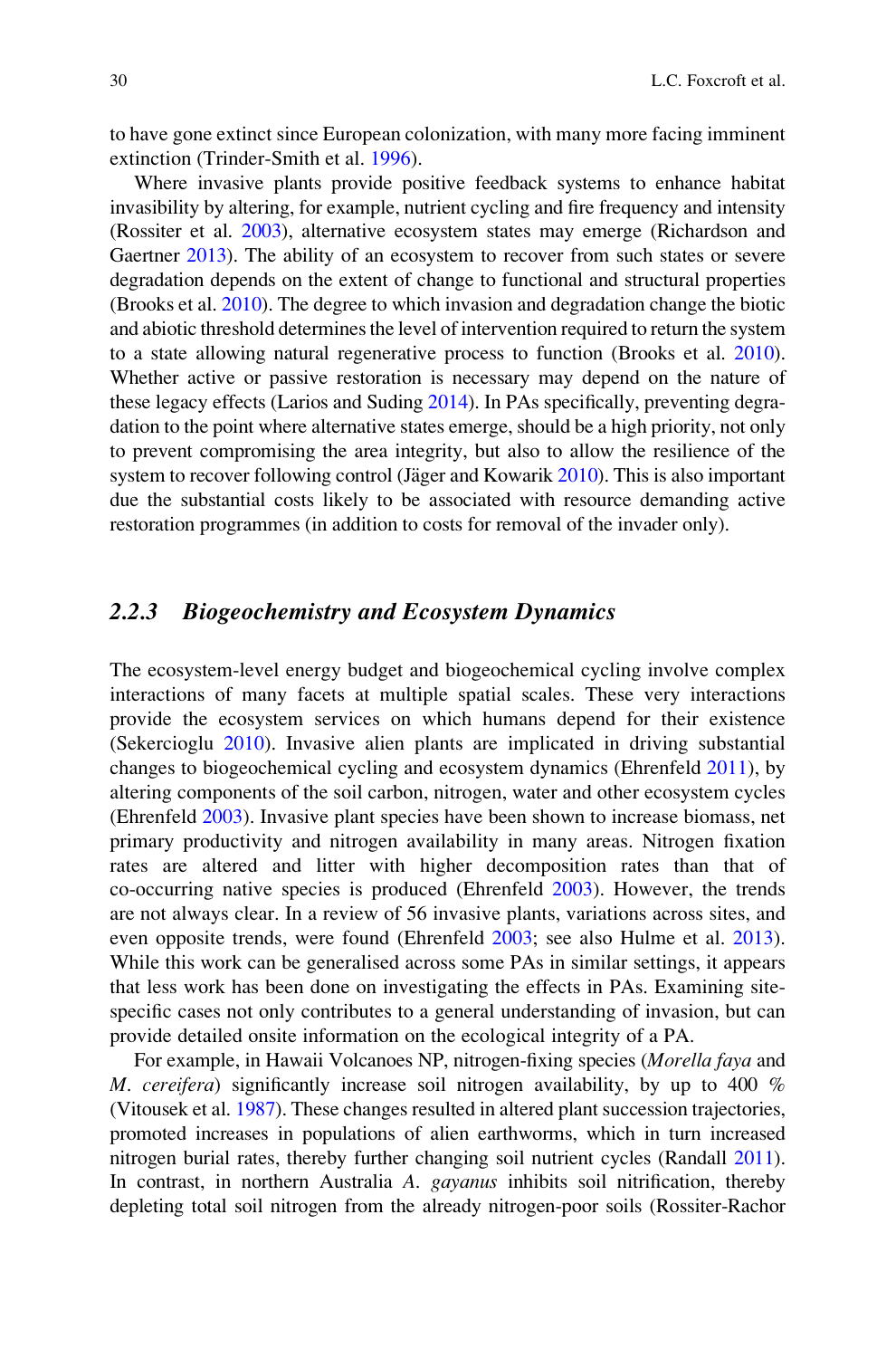et al. [2009](#page-21-0)). In Picayune Strand State Forest in Florida, Melaleuca quinquenervia significantly altered both above- and belowground ecosystem components (Martin et al. [2009](#page-19-0)). However, the detectability of impacts on the changes in ecosystem dynamics remains difficult. By the time these changes have increased to the level where they can be quantified, severe impacts are likely to have already occurred (Vila` et al. [2011](#page-22-0)), especially on plant species and communities. This will require a detailed, long-term monitoring programme to detect changes and determine trends.

#### 2.2.4 Ecosystem Services

Ecosystem services are the benefits or the range of ecosystem functions, on which human livelihoods and wellbeing depend (Millennium Ecosystem Assessment [2005;](#page-19-0) Sekercioglu [2010\)](#page-21-0). The impacts of invasive alien plants on ecosystem services is gaining much interest (Charles and Dukes [2007\)](#page-17-0), and increasing efforts are being made to understand which ecosystem processes are being disrupted or altered by biological invasions.

The Millennium Ecosystem Assessment ([2005](#page-19-0)) classified a number of potential services in four broad classes, including provisioning, regulating, supporting and cultural services. In brief, provisioning services are those tangible products obtained from ecosystems, including food, freshwater, fibre, fuel and genetic resources. Regulating services relate to the governing functions of ecosystems in order to provide other kinds of resources, such as water regulation (timing and extent of flooding, runoff, and others), water purification and waste treatment. Cultural services are non-material benefits, including spiritual or religious values, cultural heritage, recreation/tourism, aesthetic values, and wilderness or values of a sense of place (Mulongoy and Chape [2004](#page-20-0)). Supporting services are required for the continued maintenance of globally encompassing functions, which include photosynthesis, primary production, nutrient cycling, water cycling and soil formation. While interactions are multi-faceted and complex, the ecosystem services are delivered by different taxa or trophic levels (e.g. from soil micro-organisms, to vegetation, mammals, or whole communities) and can be assessed in a range of functional groups (e.g. populations, ecosystems, species, ecosystems; Sekercioglu [2010](#page-21-0)).

Protected areas, besides their roles in conserving individual species and their habitats, can be important for maintaining ecosystem function. These functions underlie much of the ability of ecosystems to provide services. For example, where whole or large portions of water catchment areas can be protected from invasions or managed when invaded, the lower impacts on overall ecosystem cycles will allow for improved delivery of water-related services. The Sabie-Sand river is one of the healthiest rivers in the Kruger NP. However, by 2002 about 23 % of the upper catchment had been invaded to some degree, corresponding to a loss of about 9.4 % of the rivers natural flow (Le Maitre et al. [2002\)](#page-19-0).

There are a growing number of cases where the importance of PAs in providing and maintaining ecosystems services have been realised. Baekdudaegan Mountains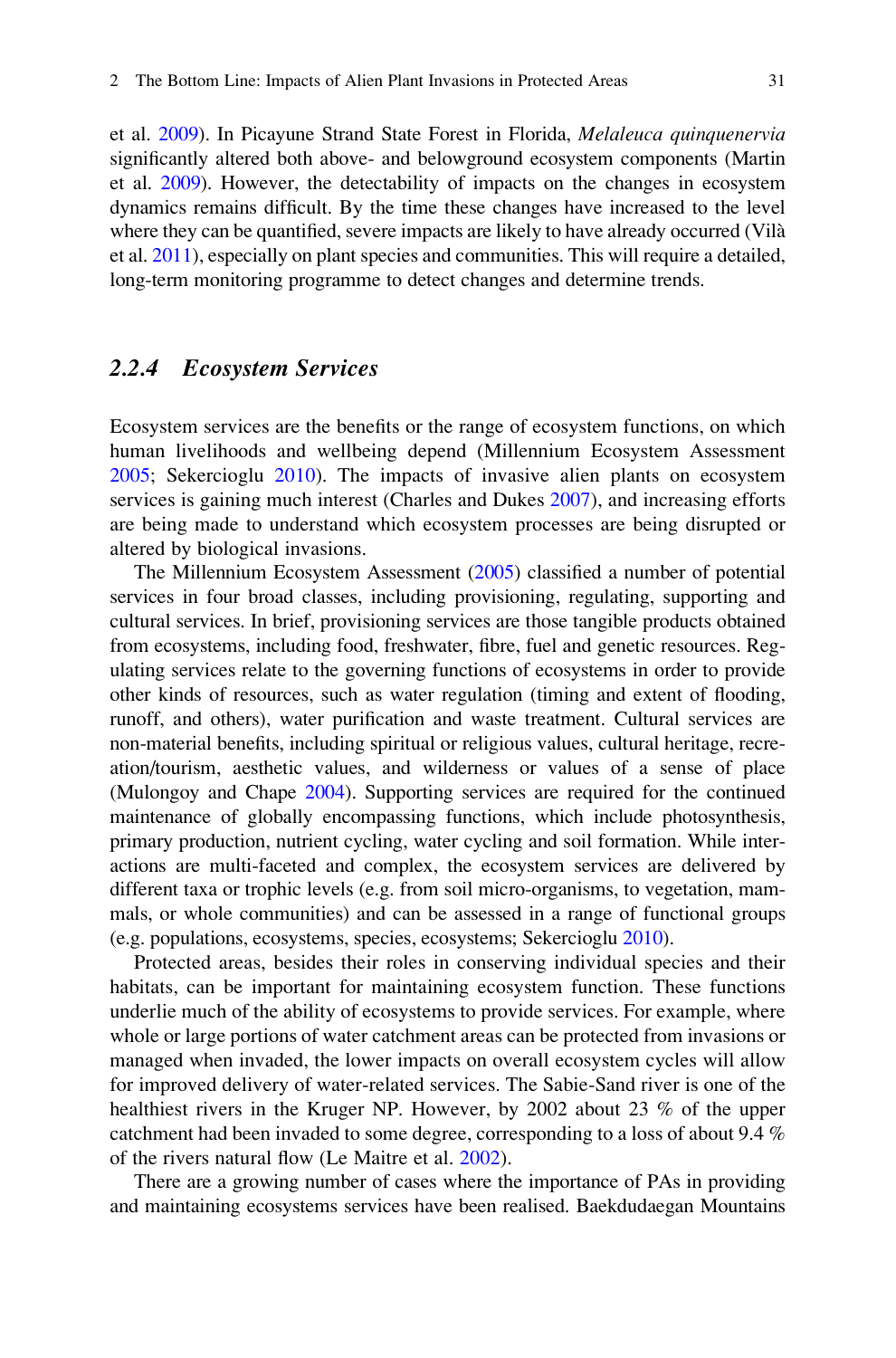Reserve, a unique forest protected area in Korea, explicitly aims to protect whole mountain ranges to maintain linkages, conserve biodiversity, sustain ecosystem services, and restore cultures and cultural values (IUCN [2009\)](#page-18-0). Conservation planning frameworks are also beginning to be used to explore opportunities for aligning conservation goals for biodiversity with ecosystem services (Chan et al. [2006;](#page-17-0) Naidoo and Ricketts [2006\)](#page-20-0).

#### 2.2.5 Economic Impacts

Economic impacts are a crucial consideration in research on invasive alien species in general, and have been subject to intensive research in the last decade (e.g. Kasulo [2000](#page-18-0); Pimentel et al. [2000](#page-20-0); van Wilgen et al. [2008](#page-22-0); Vila` et al. [2010\)](#page-22-0). General studies on economic impacts by invasive alien species should provide compelling evidence for PA agencies as to the costs associated with inaction, and thus loss from resources as a result of invasion, and the costs associated with control, management or eradication. However, little work has been done on the economic costs of plant invasions in PAs specifically. This is probably because the situation in PAs is very different from other areas when it comes to economics. Because of the primary objective of PAs, which is most often to conserve biodiversity, standard economic models relating to production are often inappropriate.

For the above reason, economic assessments of plant invasions specifically related to PAs are scarce. However, some data are available from Europe. For example, the Czech regional offices for nature conservation of protected landscape areas spent about 1.8 million CZK (~US\$100,000) per year on the management and eradication of the most important invasive plant species (Linc [2012;](#page-19-0) Fig. [2.4](#page-14-0)). Removal and management costs of Prunus serotina in conservation areas in Germany are estimated to be  $\epsilon$  149 million (Reinhardt et al. [2003\)](#page-20-0). The costs of controlling *Rhododendron* ponticum (rhododendron) invasion in the Snowdonia NP, Wales, was estimated to be £45 million (as at 2002; Gritten [1995;](#page-18-0) Pyšek et al. [2014\)](#page-20-0).

In Kruger NP, between 1997 and 2011 the Working for Water programme spent about ZAR90 million (~US\$10.7 million, as at September 2012) on control efforts. In 2008 the control of alien plants within Table Mountain NP cost approximately ZAR9 million (~US\$1.08 million in 2008), with a focus of species of Acacia, Hakea and Pinus (Table Mountain National Park [2008](#page-21-0)). For the 2012–2013 financial year, the budgeted costs are approximately ZAR14 million (Table Mountain National Park US\$1.7 million in September 2012; Foxcroft et al. [2014\)](#page-17-0).

A potentially significant problem, and one in dire need of detailed assessments, is the relationship between tourism and PAs. Protected areas rely, to varying extents, on the revenue provided by (eco-)tourism for their long-term sustainability. Eco-tourism and PA visitation generates a significant proportion of the economic income of many countries (Eagles et al. [2002\)](#page-17-0). Understandably, the development of infrastructure for tourism in PAs is being strongly promoted. However, two challenges arise; (i) invasive alien plants can impact on tourism experiences in various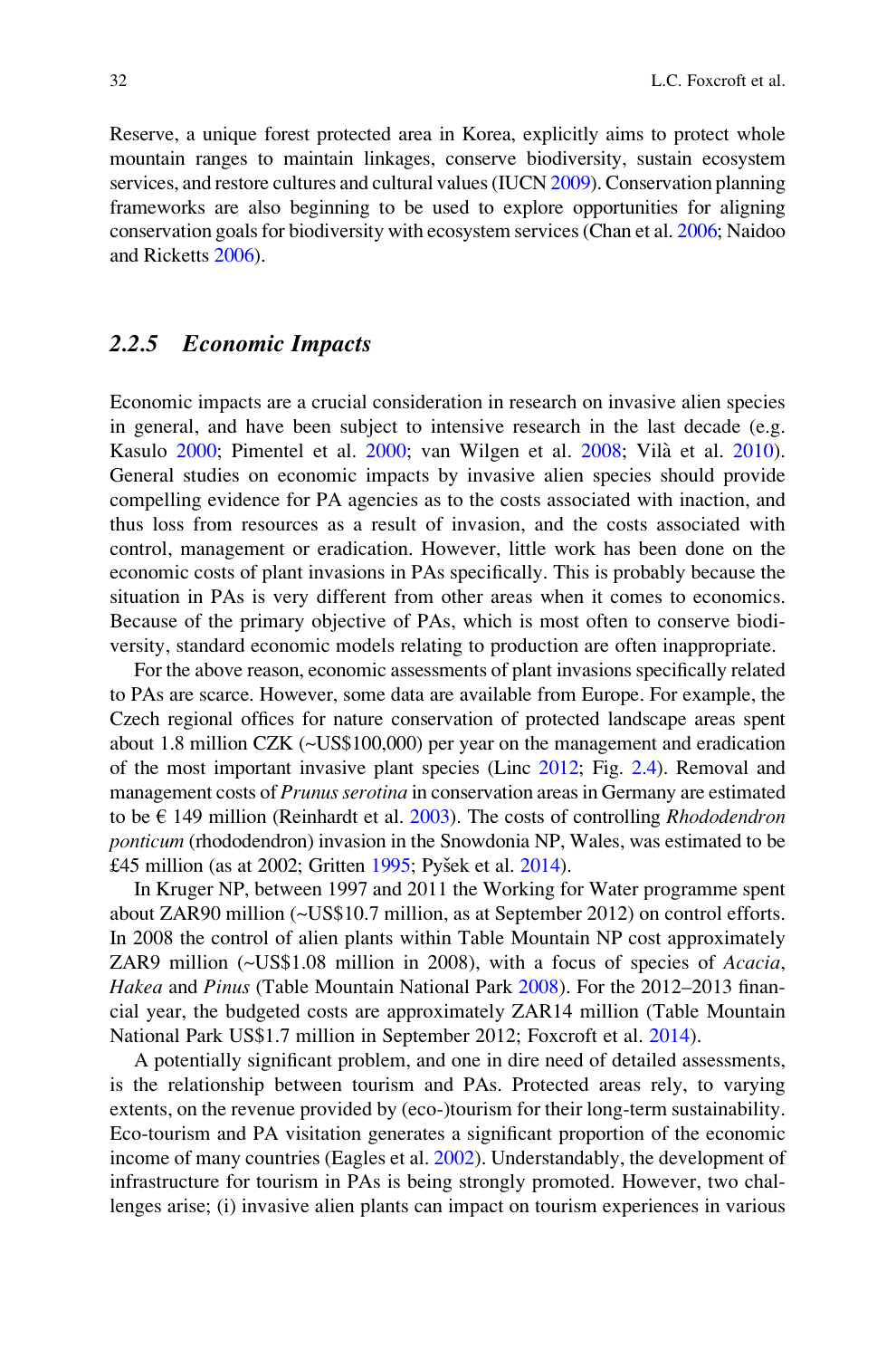<span id="page-14-0"></span>

Fig. 2.4 (a) Impatiens glandulifera (Himalayan balsam) is an annual plant native to Asia, currently invasive in many protected areas in Europe (see Pyšek et al. [2014](#page-20-0)). Introduced as a garden ornamental and still frequently planted, it spreads into semi-natural plant communities along water courses (Photo Jan Pergl), and (b) one of the top ten invasive plant species in European protected areas (see Pyšek et al. [2014\)](#page-20-0), the hybrid taxon *Fallopia*  $\times$  *bohemica* is a noxious invader in riparian habitats where it forms extensive continuous populations extending over large sections of river shores and outcompetes native flora (Photo Jan Pergl)

ways, and (ii) increased tourism increases the likelihood of new introductions into PAs.

## 2.3 Integration and Challenges

The disparity between the needs and focus of PA managers and scientists and the complexity of managing multiple drivers of invasions are key challenges for the management of invasive alien plants in PAs.

Scientific research on biological invasions has grown exponentially over the last decade, but the relevance of much of the research for solving the immediate problems of policy makers and managers has been questioned (e.g. Esler et al. [2010\)](#page-17-0). In Spain, for example, an assessment of environmental managers revealed the concern that not enough attention was being paid to developing costefficient management approaches (Andreu et al. [2009](#page-16-0)).

With the limited resources available, managers of PAs need to prioritise all types of activities that are required, including the prioritisation of various control options across many invasive taxa and invaded areas (Pyšek et al. [2014\)](#page-20-0). This includes taxa with many types of impacts on different attributes of biodiversity. Invasive alien plants can also be passengers, or secondary factors that take advantage of habitat change. For example, in the Haleakala and Hawaii Volcanoes NPs feral pigs are recognised as a keystone introduced species, as they are the single major factor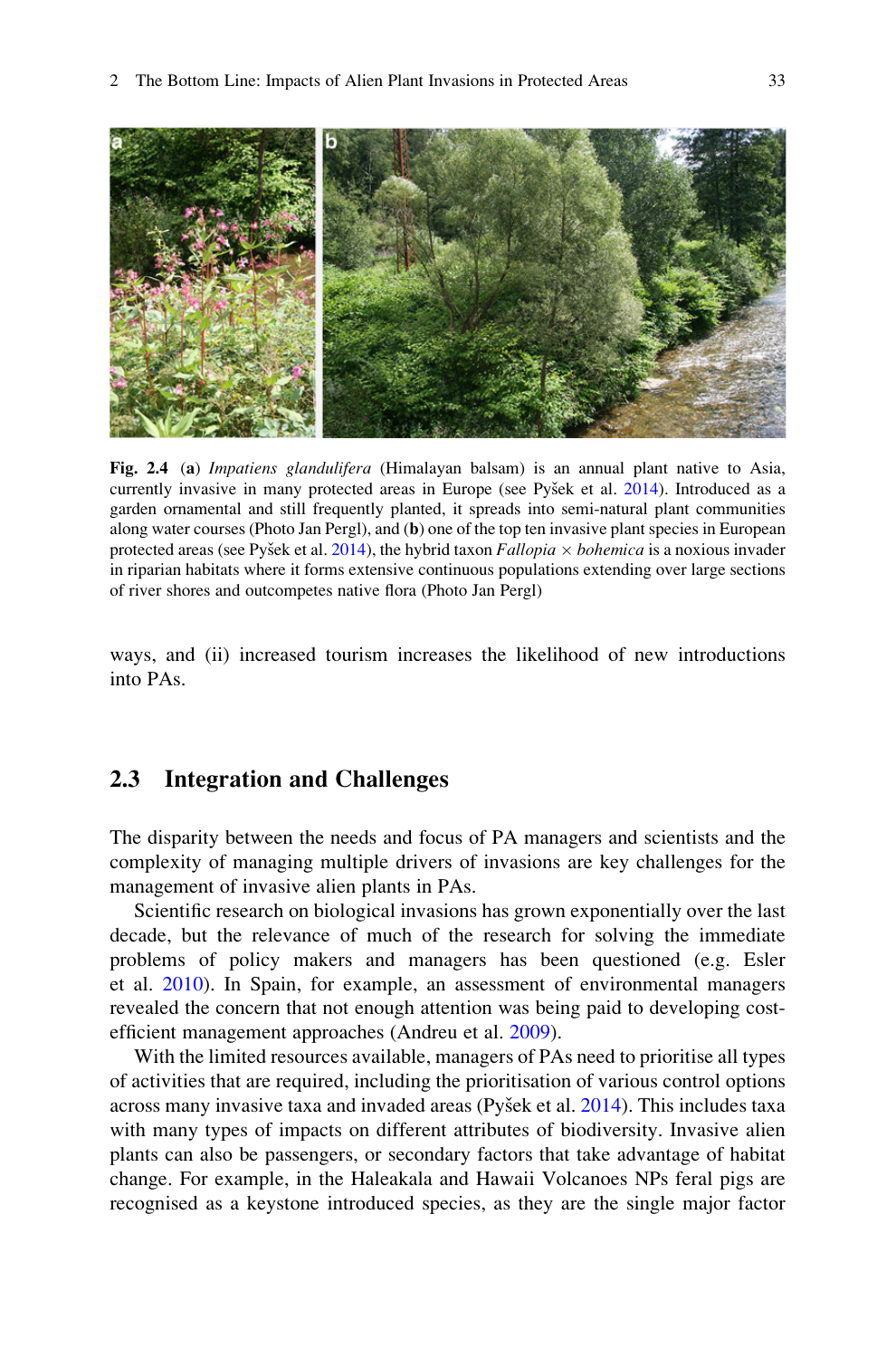contributing to the spread of many introduced plants. They not only create open habitats through digging, but also transport propagules in their hair and faeces (Stone and Loope [1987\)](#page-21-0). In a similar case in Pasoh Forest Reserve, an undisturbed tropical forest on the Malaysian peninsular, Clidemia hirta (Koster's curse), which was considered unlikely to invade and alter forest regeneration, utilised patches where light was made available and soil disturbed by wild pigs, for establishment (Peters [2001](#page-20-0)). In Forty Mile Scrub NP, Australia, about 73 % of the dry rainforest and woodland savanna have been invaded with Lantana camara, with up to 5,000 individuals/ha being recorded (Fensham et al. [1994\)](#page-17-0). It appears that root digging by pigs causes tree deaths, thereby allowing light penetration, which favours L. camara. The high level of invasion also causes substantially increased fuel loads and fires have killed canopy trees across a large area of the dry rainforest. In Gros Morne NP (Canada) moose (Alces alces), a non-native herbivore, appears to be the primary dispersal agents of alien plants, dispersing propagules and creating or prolonging disturbance by trampling (Rose and Hermanutz [2004\)](#page-20-0).

The interaction of climate change and invasive alien plants is also becoming more concerning (see Dukes [2011](#page-17-0) for a comprehensive review). One such concern is that the invasibility of habitats is likely to be increased. With the adaptability of introduced species to a wider range of climatic conditions, and the ability to rapidly exploit these changes, this may lead to an increase in distribution and abundance of invasive plants (Dukes [2011\)](#page-17-0). There are a number of implications for PAs, with some suggesting that the impact may be greater in PAs than the broader landscape as the composition of species changes and vegetation types shift (e.g. Hannah et al. [2007;](#page-18-0) Gaston et al. [2008](#page-17-0)). While scientific models provide general recommendations, managers face the threats directly and are forced to develop and implement practical strategies, and thus need to be involved as collaborators in designing climate-change integrated conservation strategies (Hannah et al. [2002\)](#page-18-0). One of the approaches recommend to enhance landscape connectivity between PAs against climate-change induced landscape and habitat shifts is implementing buffer zones around PAs, especially where conservation and compatible options are available (Hannah et al. [2002\)](#page-18-0). However, many PAs already occur within a mosaic of highly transformed or disturbed landscapes, and heavily impacted areas can, for example, cause forest margins to retreat (Gascon et al. [2000](#page-17-0)), facilitating further invasions.

## 2.4 Conclusions

The range and severity of impacts of invasive plants in PAs is, in many areas, only starting to be realised. Examples of well documented impacts come from a few PAs, many of which are mentioned in this chapter. The extent of impacts are well documented for some of the best-studied PAs (e.g. Everglades NP and Hawaii Volcanoes NP, USA; Kakadu NP, Australia; Table Mountain NP, South Africa); these offer dire warnings that many types of invasive plants can cause many types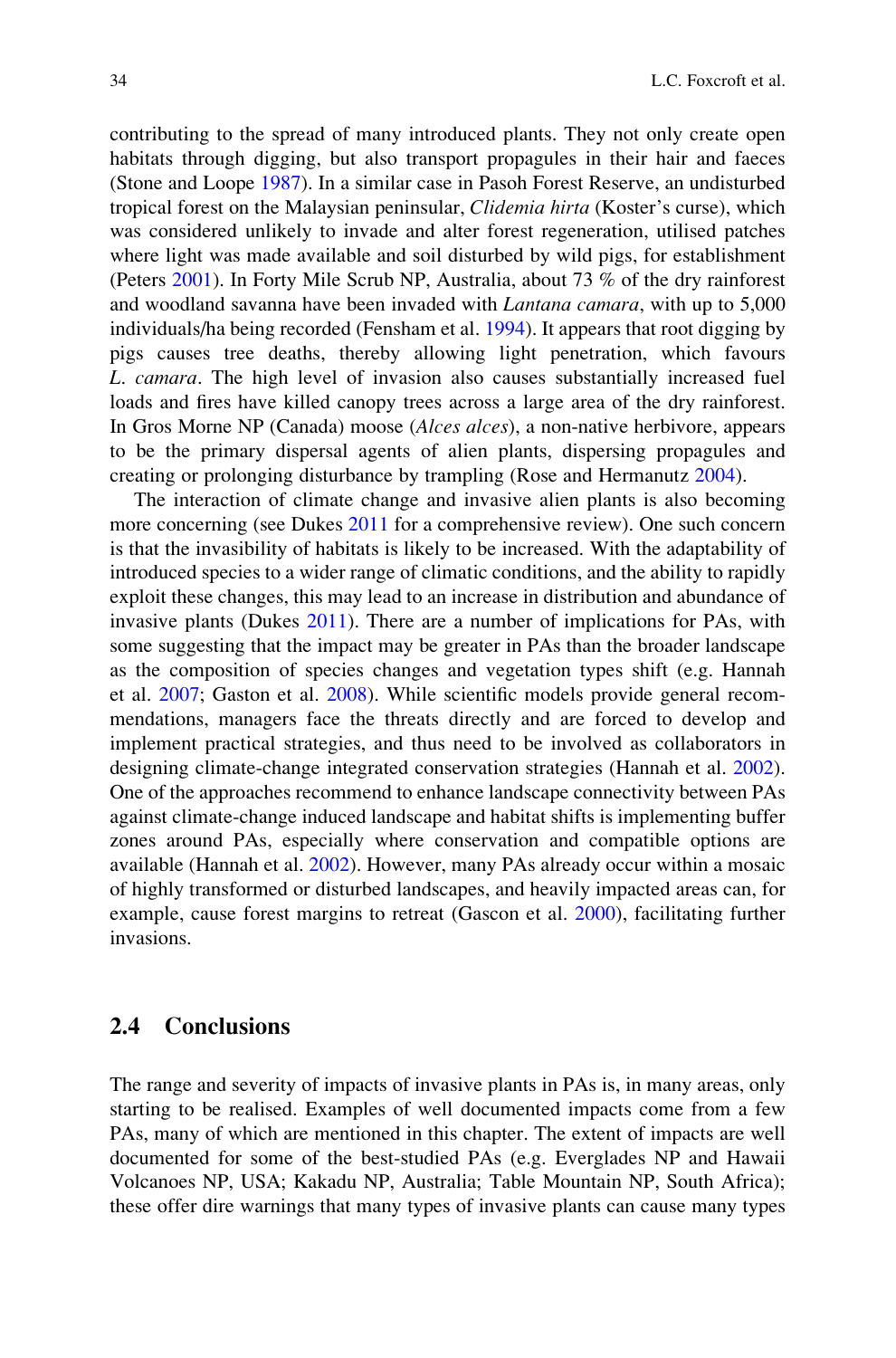<span id="page-16-0"></span>of dramatic impacts. There is growing evidence that many other types of impacts are increasing in severity and extent in many other PAs; these include impacts that are driving the displacement of wildlife and changes to fire regimes, which undermine the justification for the existence of the PAs. More subtle effects of altered nutrient cycles and pollination and seed-dispersal networks are emerging more slowly, but will most likely result in significant and irreversible impacts.

Protected areas exclude different factors, to varying levels, extents and scales; this facilitates the examination of specific issues without the confounding effects that many factors associated with human dominated ecosystems typically bring to ecological studies. In the SCOPE programme (Usher et al. [1988\)](#page-21-0) nature reserves were considered as useful outdoor laboratories where artificial impacts are minimised, and this is now even more important in a rapidly transforming world. While commendable efforts are being made to quantify the impacts in some PAs, improved knowledge transfer could certainly facilitate better uptake in management agendas worldwide. If PAs are to fulfil their role in the global conservation arena it is important that the mechanisms by which alien plant invasions degrade system attributes are understood, to enable appropriate response.

Acknowledgements LCF thanks South African National Parks for supporting work on this book and for general support. LCF and DMR thank the DST-NRF Centre of Excellence for Invasion Biology (C•I•B), the National Research Foundation (South Africa) and Stellenbosch University for support. This work benefitted from financial support from the C•I•B and the Working for Water Programme through their collaborative research project on "Research for Integrated Management of Invasive Alien Species". PP was supported by long-term research development project no. RVO 67985939 (Academy of Sciences of the Czech Republic), institutional resources of Ministry of Education, Youth and Sports of the Czech Republic, and acknowledges the support by Praemium Academiae award from the Academy of Sciences of the Czech Republic. We thank Zuzana Sixtová for technical assistance.

## References

- Alers M, Bovarnick A, Boyle T et al (2007) Reducing threats to protected areas lessons from the field. A joint UNDP and World Bank GEF lessons learned study. The Worldbank, Washington, DC [http://documents.worldbank.org/curated/en/2007/01/9532482/reducing](http://documents.worldbank.org/curated/en/2007/01/9532482/reducing-threats-protected-areas-lessons-field)[threats-protected-areas-lessons-field](http://documents.worldbank.org/curated/en/2007/01/9532482/reducing-threats-protected-areas-lessons-field)
- Allen JA, Brown CS, Stohlgren TJ (2009) Non-native plant invasions of United States National Parks. Biol Invas 11:2195–2207
- Andreu J, Vila` M, Hulme PE (2009) An assessment of stakeholder perceptions and management of alien plants in Spain. Environ Manag 43:1244–1255
- Ashton P, Mitchell D (1989) Aquatic plants patters and modes of invasion, attributes of invading species and assessment of control programmes. In: Drake JA, Mooney H, di Castri F et al (eds) Biological invasions. A global perspective. Scope 37. Wiley, Chichester, pp 111–154
- Barber CV, Miller KR, Boness M (eds) (2004) Securing protected areas in the face of global change: issues and strategies. IUCN, Gland/Cambridge
- Bond WJ, Woodward FI, Midgley GF (2005) The global distribution of ecosystems in a world without fire. New Phytol 165:525–538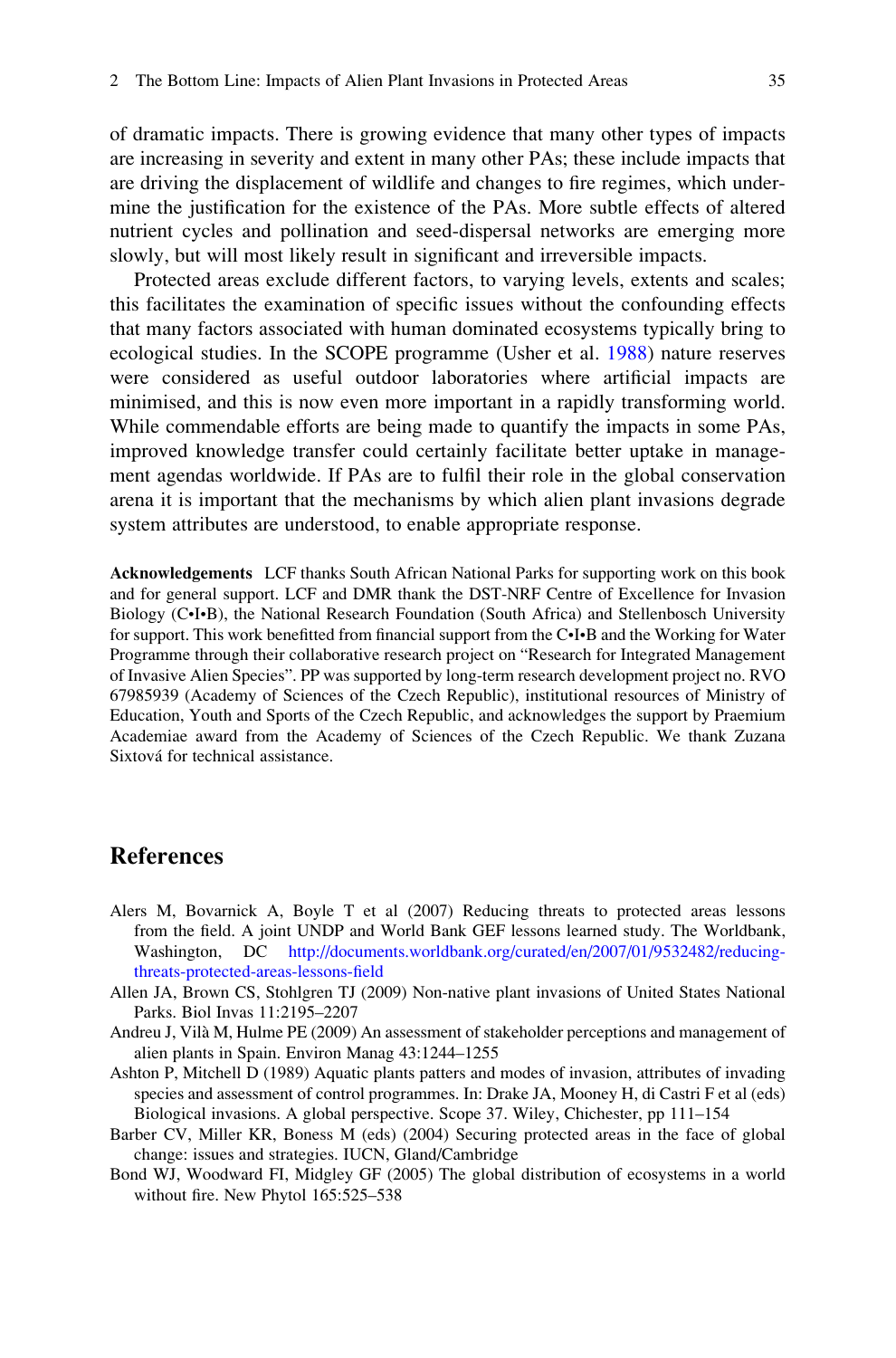- <span id="page-17-0"></span>Brooks KJ, Setterfield SA, Douglas MM (2010) Exotic grass invasions: applying a conceptual framework to the dynamics of degradation and restoration in Australia's tropical savannas. Restor Ecol 18:188–197
- Bruner AG, Gullison RE, Rice RE et al (2001) Effectiveness of parks in protecting tropical biodiversity. Science 291:125–129
- Chan KMA, Shaw MR, Cameron DR et al (2006) Conservation planning for ecosystem services. PLoS Biol 4:2138–2152
- Charles H, Dukes JS (2007) Impacts of invasive species on ecosystem services. In: Nentwig W (ed) Biological invasions, vol 193. Ecological studies. Analysis and synthesis. Springer, Berlin/Heidelberg, pp 217–237
- Cole DN, Landres PB (1996) Threats to wilderness ecosystems: impacts and research needs. Ecol Appl 6:168–184
- D'Antonio CM, Vitousek PM (1992) Biological invasions by exotic grasses, the grass/fire cycle, and global change. Annu Rev Ecol Syst 23:63–87
- De Poorter M (2007) Invasive alien species and protected areas: a scoping report. Part 1. Scoping the scale and nature of invasive alien species threats to protected areas, impediments to invasive alien species management and means to address those impediments. Global Invasive Species Programme, Invasive Species Specialist Group. [http://www.issg.org/gisp\\_publica](http://www.issg.org/gisp_publications_reports.htm) [tions\\_reports.htm](http://www.issg.org/gisp_publications_reports.htm)
- Dudley N, Mulongoy KJ, Cohen S et al (2005) Towards effective protected area systems. An action guide to implement the convention on biological diversity programme of work on protected areas. Secretariat of the Convention on Biological Diversity, Montreal
- Dukes JS (2011) Responses of invasive species to a changing climate and atmosphere. In: Richardson DM (ed) Fifty years of invasion ecology: the legacy of Charles Elton. Wiley-Blackwell, Oxford, pp 345–357
- Dumalisile L (2008) The effects of Chromolaena odorata on mammalian biodiversity in Hluhluwe-iMfolozi Park. University of Pretoria, Pretoria
- Eagles PFJ, McCool SF, Haynes CDA (2002) Sustainable tourism in protected areas: guidelines for planning and management. IUCN, Gland/Cambridge
- Ehrenfeld JG (2003) Effects of exotic plant invasions on soil nutrient cycling processes. Ecosystems 6:503–523
- Ehrenfeld JG (2011) Transformers. In: Simberloff D, Rejmánek M (eds) Encyclopaedia of biological invasions. University of California Press, Berkley/Los Angeles, pp 667–670
- Elton CS (1958) The ecology of invasions by animals and plants. University of Chicago Press, Chicago
- Esler KJ, Prozesky H, Sharma GP et al (2010) How wide is the "knowing-doing" gap in invasion biology? Biol Invas 12:4065–4075
- Fensham RJ, Fairfax RJ, Cannell RJ (1994) The invasion of Lantana camara L. in Forty Mile Scrub National Park, North Queensland. Aust J Ecol 19:297–305
- Floyd-Hanna L, Romme D, Kendall D et al (1993) Succession and biological invasion at Mesa Verde National Park. Park Sci 9:16–18
- Forsyth GG, van Wilgen BW (2008) The recent fire history of the Table Mountain National Park and implications for fire management. Koedoe 50:3–9
- Foxcroft LC, Jarošík V, Pyšek P et al (2011) Protected-area boundaries as filters of plant invasions. Conserv Biol 25:400–405
- Foxcroft LC, Witt A, Lotter WD (2014) Chapter 7: Invasive alien plants in African protected areas. In: Foxcroft LC, Pyšek P, Richardson DM, Genovesi P (eds) Plant invasions in protected areas: patterns, problems and challenges. Springer, Dordrecht, pp 117–143
- Gascon C, Williamson GB, Da Fonseca GAB (2000) Receding forest edges and vanishing reserves. Science 288:1356–1358
- Gaston KJ, Jackson SF, Cantú-Salazar et al (2008) The ecological performance of protected areas. Annu Rev Ecol Evol Syst 39:93–113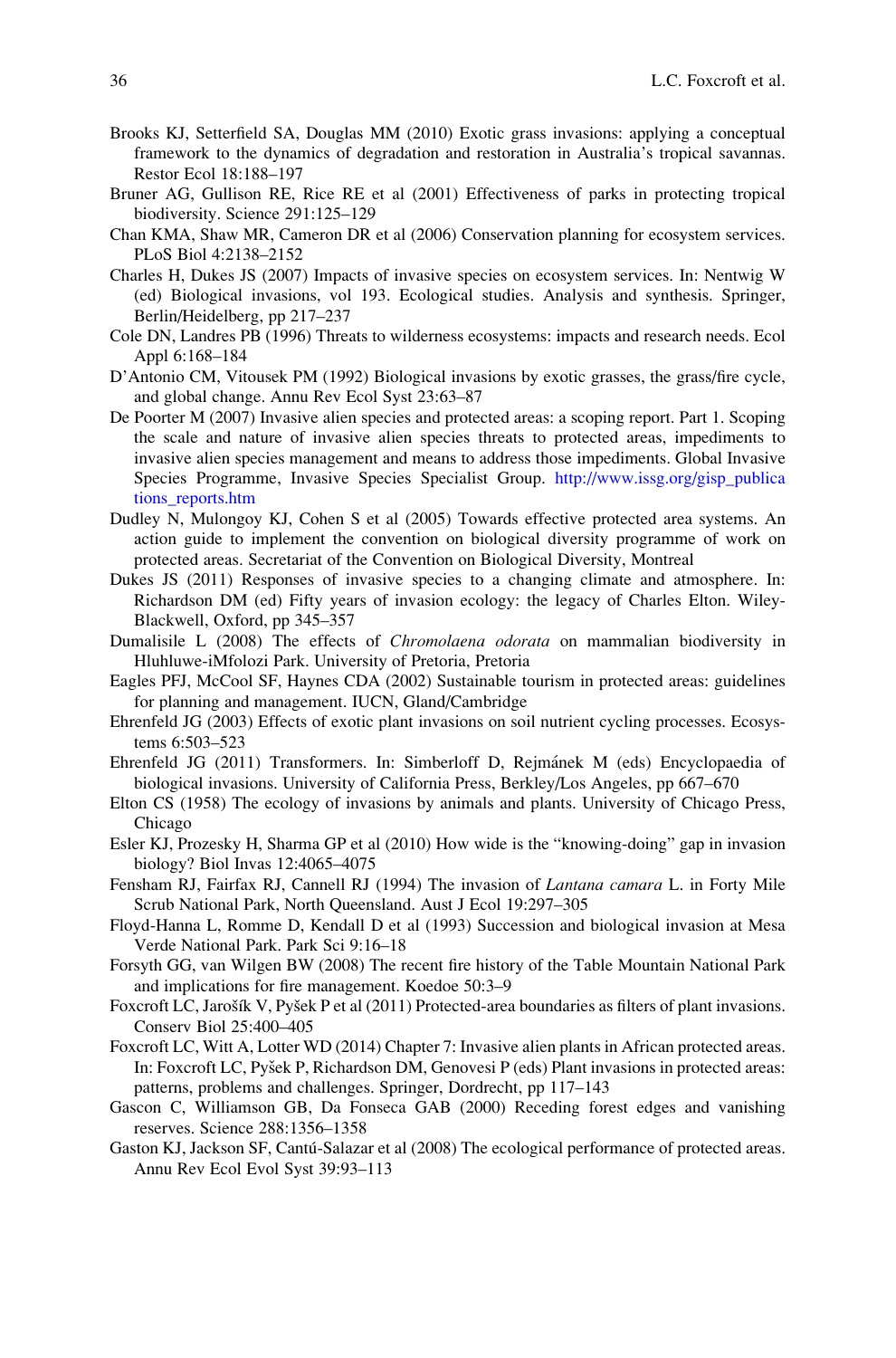- <span id="page-18-0"></span>Gibson MR, Richardson DM, Pauw A (2012) Can floral traits predict an invasive plant's impact on native plant-pollinator communities? J Ecol 100:1216–1223
- Gilbert B, Levine JM (2013) Plant invasions and extinction debts. Proc Natl Acad Sci USA 110:1744–1749
- Goodman PS (2003) Assessing management effectiveness and setting priorities in protected areas in KwaZulu-Natal. BioScience 53:843–850
- Gordon DR (1998) Effects of invasive, non-indigenous plant species on ecosystem processes: lessons from Florida. Ecol Appl 8:975–989
- Gritten RH (1995) Rhododendron ponticum and some other invasive plants in the Snowdonia National Park. In: Pyšek P, Prach K, Rejmánek M et al (eds) Plant invasions: general aspects and special problems. SPB Academic Publishing, Amsterdam, pp 213–219
- Gurevitch J, Padilla DK (2004) Are invasive species a major cause of extinctions? Trends Ecol Evol 19:470–474
- Hannah L, Midgley GF, Millar D (2002) Climate change-integrated conservation strategies. Glob Ecol Biogeogr 11:485–495
- Hannah L, Midgley GF, Andelman S et al (2007) Protected area needs in a changing climate. Front Ecol Environ 5:131–138
- Hansen L, Hoffman J, Drews C et al (2010) Designing climate smart conservation: guidance and case studies. Conserv Biol 24:63–69
- Heffernan KE (1998) Managing invasive alien plants in natural areas, parks, and small woodlands. Natural heritage technical report 98-25. Virginia Department of Conservation and Recreation, Division of Natural Heritage Program, Richmond, Virginia
- Hiebert RD, Stubbendieck J (1993) Handbook for ranking exotic plants for management and control. U.S. Department of the Interior, National Park Service, Denver
- Hobbs RJ, Arico S, Aronson J et al (2006) Novel ecosystems: theoretical and management aspects of the new ecological world order. Glob Ecol Biogeogr 15:1–7
- Hooper DU, Chapin SF III, Ewel JJ et al (2005) Effects of biodiversity on ecosystem functioning: a consensus of current knowledge. Ecol Monogr 75:3–35
- Houston DB, Schreiner EG (1995) Alien species in National Parks: drawing lines in space and time. Conserv Biol 9:204–209
- Hughes F, Vitousek PM, Tunison T (1991) Alien grass invasion and fire in the seasonal submontane zone of Hawai'i. Ecology 72:743–746
- Hulme PE, Pyšek P, Jarošík V et al (2013) Bias and error in current knowledge of plant invasions impacts. Trends Ecol Evol 28:212–218
- Huntley B, Hole DG, Willis SG (2011) Assessing the effectiveness of a protected area network in the face of climatic change. In: Hodkinson TR, Jones MB, Waldren S et al (eds) Climate change, ecology and systematics. Cambridge University Press, Cambridge, pp 345–362
- IUCN (2009) Proceedings of the international workshop on the future of the CBD programme of work on protected areas: Jeju Island, Republic of Korea, September 14–17, 2009. IUCN, Gland
- Jäger H, Kowarik I (2010) Resilience of native plant community following manual control of invasive Cinchona pubescens in Galapagos. Restor Ecol 18:103–112
- Jarošík V, Pyšek P, Foxcroft LC et al (2011) Predicting incursion of plant invaders into Kruger National Park, South Africa: the interplay of general drivers and species-specific factors. PLoS One 6:e28711
- Kasulo V (2000) The impact of invasive species in African lakes. In: Perrings C, Williamson M, Dalmazzone S (eds) The economics of biological invasions. Edward Elgar, Cheltenham/ Northampton, pp 183–207
- Kohn D, Hulme PE, Hollingsworth P et al (2009) Are native bluebells (Hyacinthoides non-scripta) at risk from alien congenerics? Evidence from distributions and co-occurrence in Scotland. Biol Conserv 142:61–74
- Kueffer C (2012) The importance of collaborative learning and research among conservationists from different oceanic islands. Rev Écol (Terre Vie) 11:125–135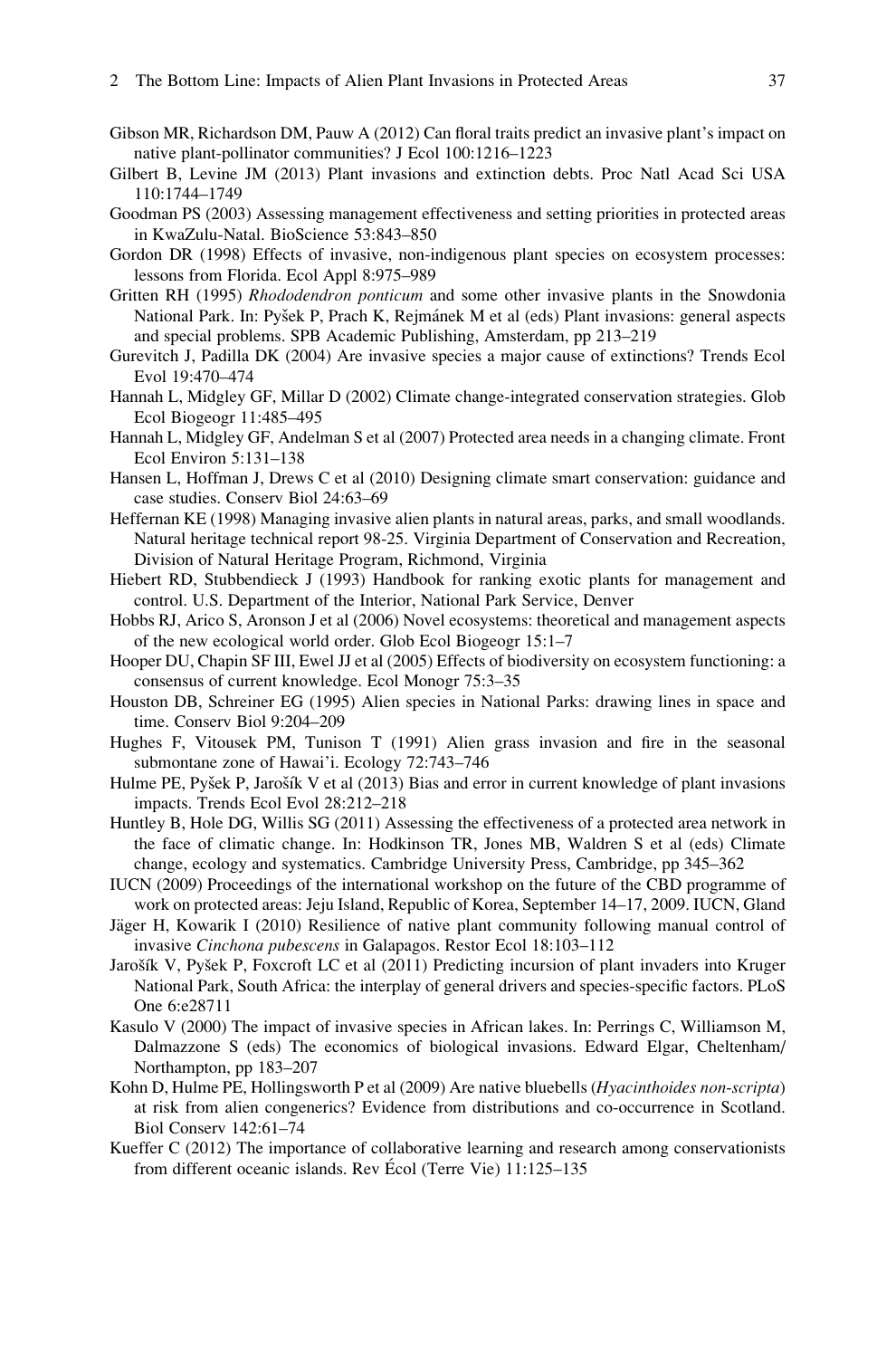- <span id="page-19-0"></span>Lahkar BP, Talukdar BK, Sarma P (2011) Invasive species in grassland habitat: an ecological threat to the greater one-horned rhino (*Rhinoceros unicornis*). Pachyderm 49:33–39
- Larios L, Suding KN (2014) Chapter 28: Restoration within protected areas: when and how to intervene to manage plant invasions? In: Foxcroft LC, Pyšek P, Richardson DM, Genovesi P (eds) Plant invasions in protected areas: patterns, problems and challenges. Springer, Dordrecht, pp 621–639
- Le Maitre DC, van Wilgen BW, Gelderblom CM et al (2002) Invasive alien trees and water resources in South Africa: case studies of the costs and benefits of management. For Ecol Manag 160:143–159
- Lenz L, Taylor JA (2001) The influence of an invasive tree species (Myrica faya) on the abundance of an alien insect (Sophonia rufofascia) in Hawai'i Volcanoes National Park. Biol Conserv 102:301–307
- Leslie AJ, Spotila JR (2001) Alien plant threatens Nile crocodile (Crocodylus niloticus) breeding in Lake St. Lucia, South Africa. Biol Conserv 98:347–355
- Levine JM, Vila` M, D'Antonio CM et al (2003) Mechanisms underlying the impacts of exotic plant invasions. Proc R Soc Lond B 270:775–781
- Liao C, Peng R, Luo Y et al (2007) Altered ecosystem carbon and nitrogen cycles by plant invasion: a meta-analysis. New Phytol 177:706–714
- Linc O (2012) Efektivita likvidace invazních druhů v České republice na příkladu bolševníku velkolepého [The efficiency of eradication of invasive species in the Czech Republic exemplified by Heracleum mantegazzianum]. BSc thesis, University of Economics, Prague
- Loehle C (2004) Applying landscape principles to fire hazard reduction. For Ecol Manag 198:261–267
- Lonsdale WM (1999) Global patterns of plant invasions and the concept of invasibility. Ecology 80:1522–1536
- Loope LL (2004) The challenge of effectively addressing the threat of invasive species to the national park system. Park Sci 22:14–20
- Loope LL (2011) Hawaiian Islands: invasions. In: Simberloff D, Rejmánek M (eds) Encyclopaedia of biological invasions. University of California Press, Berkley/Los Angeles, pp 309–319
- Loope LL, Hughes RF, Meyer J-Y et al (2014) Chapter 15: Plant invasions in protected areas of tropical Pacific Islands, with special reference to Hawaii. In: Foxcroft LC, Pyšek P, Richardson DM, Genovesi P (eds) Plant invasions in protected areas: patterns, problems and challenges. Springer, Dordrecht, pp 313–348
- Macdonald IAW (1986) Invasive alien plants and their control in southern African nature reserves. In: Thomas LK (ed) Conference on science in the National Parks, vol 5. Management of exotic species in natural communities. Colorado State University, Fort Collins, pp 63–79
- Macdonald IAW, Loope LL, Usher MB et al (1989) Wildlife conservation and the invasion of nature reserves by introduced species: a global perspective. In: Drake JA, Mooney H, di Castri F et al (eds) Biological invasions. A global perspective. Wiley, Chichester, pp 215–256
- Martin MR, Tipping PW, Sickman JO (2009) Invasion by an exotic tree alters above and belowground ecosystem components. Biol Invas 11:1883–1894
- Mauchamp A (1997) Threats from alien plant species in the Galápagos Islands. Conserv Biol 11:260–263
- Mayer P (2006) Biodiversity: the appreciation of different thought styles and values helps to clarify the term. Restor Ecol 14:105–111
- McGeoch MA (1998) The selection, testing and application of terrestrial insects as bioindicators. Biol Rev 73:181–201
- McGeoch MA, Butchart SHM, Spear D et al (2010) Global indicators of biological invasion: species numbers, biodiversity impact and policy responses. Divers Distrib 16:95–108
- Millennium Ecosystem Assessment (2005) Ecosystems and human well-being: biodiversity synthesis. World Resources Institute, Washington, DC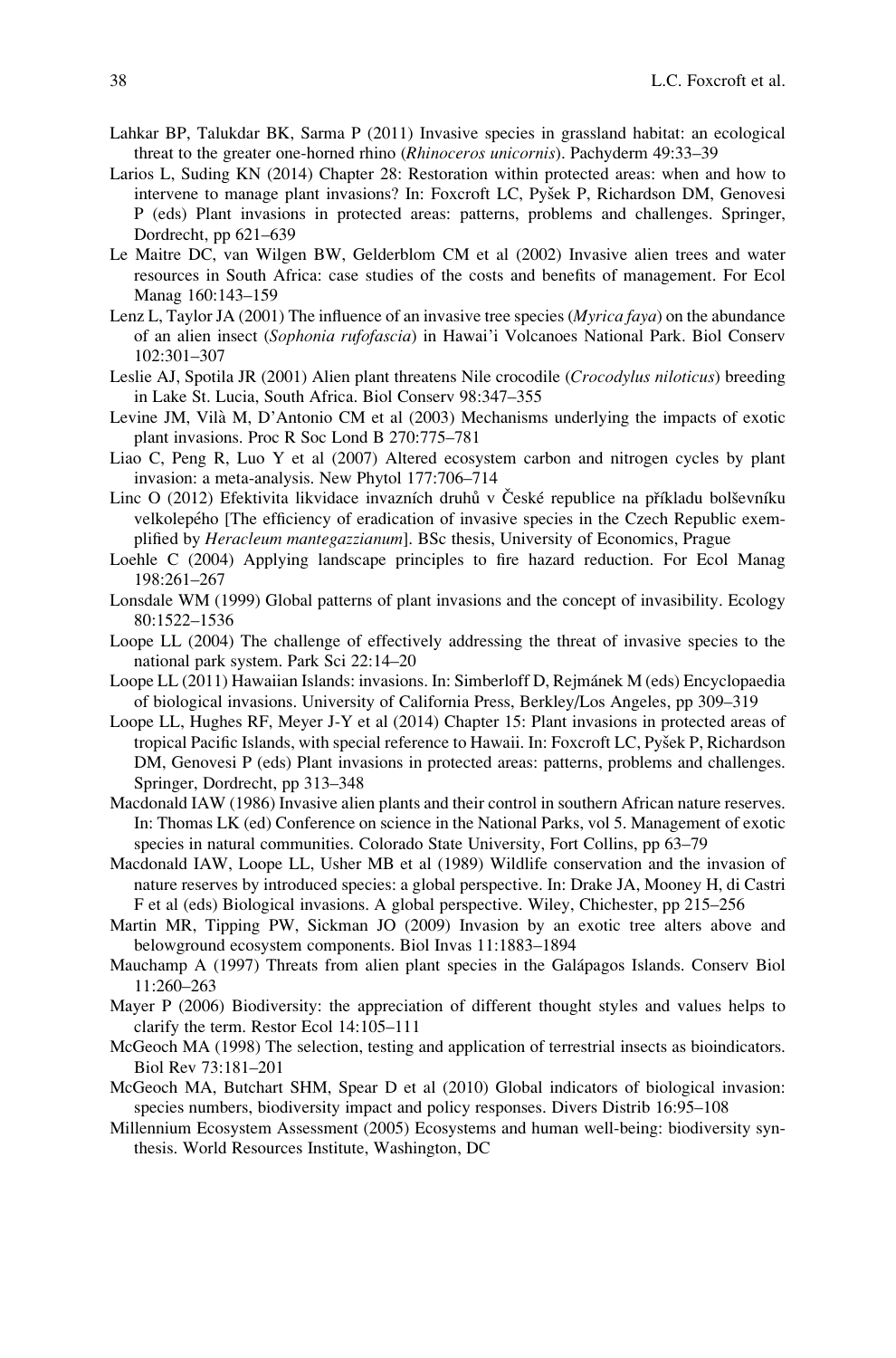- <span id="page-20-0"></span>Mgobozi MP, Somers MJ, Dippenaar-Schoeman AS (2008) Spider responses to alien plant invasion: the effect of short- and long-term *Chromolaena odorata* invasion and management. J Appl Ecol 45:1189–1197
- Mooney HA, Cleland EE (2001) The evolutionary impact of invasive species. Proc Natl Acad Sci USA 98:5446–5451
- Morales CL, Traveset A (2009) A meta-analysis of impacts of alien vs. native plants on pollinator visitation and reproductive success of co-flowering native plants. Ecol Lett 12:716–728
- Mulongoy KJ, Chape SP (eds) (2004) Protected areas and biodiversity: an overview of key issues. CBD Secretariat/UNEP-WCMC, Montreal/Cambridge
- Naidoo R, Ricketts TH (2006) Mapping the economic costs and benefits of conservation. PLoS Biol 4:2153–2164
- Nott PM, Pimm SL (1997) The evaluation of biodiversity as a target for conservation. In: Pickett STA, Ostfeld RS, Shachak M (eds) The ecological basis of conservation. Heterogeneity, ecosystems, and biodiversity. Chapman and Hall, New York, pp 125–135
- Novacek MJ, Cleland EE (2001) The current biodiversity extinction event: scenarios for mitigation and recovery. Proc Natl Acad Sci USA 98:5466–5470
- Parker IM, Reichard SH (1998) Critical issues in invasion biology for conservation science. In: Fiedler PL, Kareiva PM (eds) Conservation biology for the coming decade. Chapman and Hall, London, pp 283–305
- Parker IM, Simberloff D, Lonsdale WM et al (1999) Impact: towards a framework for understanding the ecological effects of invaders. Biol Invas 1:3–19
- Pereira H, Leadley P, Proenca V et al (2010) Scenarios for global biodiversity in the 21st century. Science 330:1496–1501
- Peters HA (2001) Clidemia hirta invasion at the Pasoh Forest Reserve: an unexpected plant invasion in an undisturbed tropical forest. Biotropica 33:60–68
- Pimentel D, Lach L, Zuniga R et al (2000) Environmental and economic costs of nonindigenous species in the United States. BioScience 50:53-65
- Pimm SL, Ayres M, Balmford A et al (2001) Can we defy nature's end? Science 293:2207–2208
- Pyšek P, Jarošík V, Kučera T (2002) Patterns of invasion in temperate nature reserves. Biol Conserv 104:13–24
- Pyšek P, Jarošík V, Hulme PE et al (2012) A global assessment of invasive plant impacts on resident species, communities and ecosystems: the interaction of impact measures, invading species' traits and environment. Glob Change Biol 18:1725–1737
- Pyšek P, Genovesi P, Pergl J et al (2014) Chapter 11: Invasion of protected areas in Europe: an old continent facing new problems. In: Foxcroft LC, Pyšek P, Richardson DM, Genovesi P (eds) Plant invasions in protected areas: patterns, problems and challenges. Springer, Dordrecht, pp 209–240
- Randall JM (2011) Protected areas. In: Simberloff D, Rejmánek M (eds) Encyclopaedia of biological invasions. University of California Press, Berkley/Los Angeles, pp 563–567
- Reinhardt F, Herle M, Bastiansen F et al (2003) Economic impact of the spread of alien species in Germany. Report No. UBA-FB. Biological and Computer Sciences Division; Department of Ecology and Evolution, Frankfurt am Main
- Rhymer JM, Simberloff D (1996) Extinction by hybridization and introgression. Annu Rev Ecol Syst 27:83–109
- Richardson DM, Gaertner M (2013) Plant invasions as builders and shapers of novel ecosystems. In: Hobbs RJ, Higgs EC, Hall CM (eds) Novel ecosystems: intervening in the new ecological world order. Wiley-Blackwell, Oxford, pp 102–114
- Robertson MP, Harris KR, Coetzee JA et al (2011) Assessing local scale impacts of Opuntia stricta (Cactaceae) invasion on beetle and spider diversity in Kruger National Park, South Africa. Afr Zool 46:205–223
- Rose M, Hermanutz L (2004) Are boreal ecosystems susceptible to alien plant invasion? Evidence from protected areas. Oecologia 139:467–477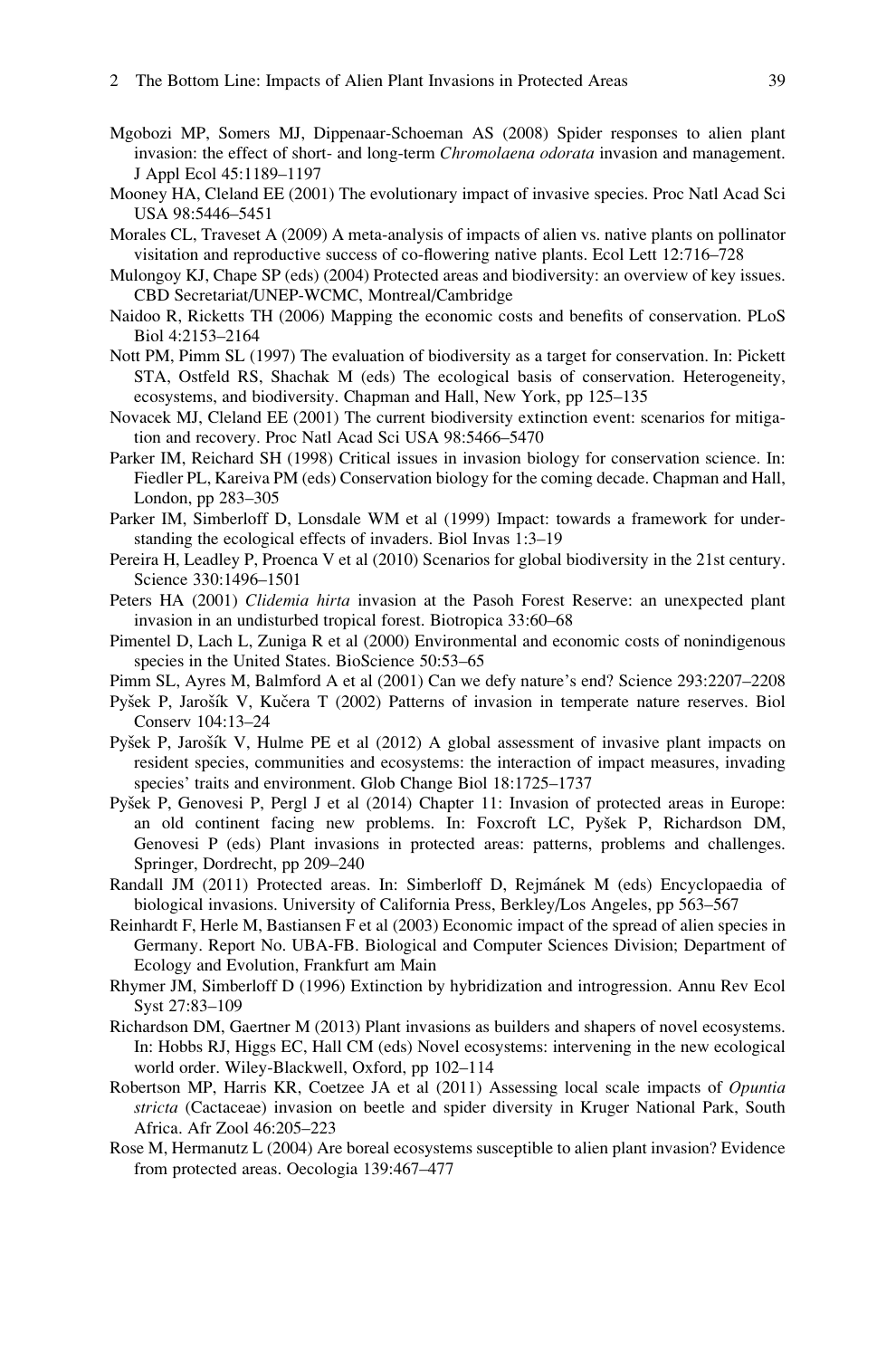- <span id="page-21-0"></span>Rossiter NA, Setterfield SA, Douglas MM et al (2003) Testing the grass-fire cycle: alien grass invasion in the tropical savannas of northern Australia. Divers Distrib 9:169–176
- Rossiter-Rachor NA, Setterfield SA, Douglas MM et al (2009) Invasive Andropogon gayanus (gamba grass) is an ecosystem transformer of nitrogen relations in Australian savanna. Ecol Appl 19:1546–1560
- Rudd MA, Beazley KF, Cooke SJ et al (2011) Generation of priority research questions to inform conservation policy and management at a national level. Conserv Biol 25:476–484
- Sax DF, Gaines SD (2008) Species invasions and extinction: the future of native biodiversity on islands. Proc Natl Acad Sci USA 105:11490–11497
- Schmitz D, Simberloff D, Hoffstetter R et al (1997) The ecological impact of non-indigenous plants. In: Simberloff D, Schmitz D, Brown T (eds) Strangers in paradise. Island Press, Washington, DC, pp 29–74
- Sekercioglu CH (2010) Ecosystem services and functions. In: Sodhi NS, Erlich PR (eds) Conservation biology for all. Oxford University Press, Oxford, pp 45–67
- Setterfield SA, Douglas MM, Petty AM et al (2014) Chapter 9: Invasive plants in the floodplains of Australia's Kakadu National Park. In: Foxcroft LC, Pyšek P, Richardson DM, Genovesi P (eds) Plant invasions in protected areas: patterns, problems and challenges. Springer, Dordrecht, pp 167–189
- Simberloff D, Von Holle B (1999) Positive interactions of nonindigenous species: invasional meltdown? Biol Invas 1:21–32
- Simberloff D, Martin J-L, Genovesi P et al (2013) Impacts of biological invasions: what's what and the way forward. Trends Ecol Evol 28:58–66
- Spear D, McGeoch MA, Foxcroft LC et al (2011) Alien species in South Africa's National Parks. Koedoe 53:Art1032. doi[:10.4102/koedoe. v53i1.1032](http://dx.doi.org/10.4102/koedoe. v53i1.1032)
- Steinfeld H, Gerber P, Wassenaar T et al (2006) Livestock's long shadow: environmental issues and options. Food and Agriculture Organization of the United Nations, Rome
- Stone CP, Loope LL (1987) Reducing negative effects of introduced animals on native biotas in Hawaii: what is being done, what needs doing, and the role of National Parks. Environ Conserv 14:245–258
- Strayer DL (2012) Eight questions about invasions and ecosystem functioning. Ecol Lett 15:1199–1210
- Thomas LK (1980) The impact of three exotic plant species on a Potomac Island. National Park Service Scientific Monograph Series 13. U.S. Department of the Interior, Washington, DC, pp 1–179
- Table Mountain National Park (2008) Park management plan. South African National Parks, Cape Town
- Traveset A, Richardson DM (2006) Biological invasions as disruptors of plant reproductive mutualisms. Trends Ecol Evol 21:208–216
- Traveset A, Richardson DM (2011) Mutualisms: key drivers of invasions... key casualties of invasions. In: Richardson DM (ed) Fifty years of invasion ecology: the legacy of Charles Elton. Wiley-Blackwell, Oxford, pp 143–160
- Trinder-Smith TH, Cowling RM, Linder HP (1996) Profiling a besieged flora: endemic and threatened plants of the Cape Peninsula, South Africa. Biodiv Conserv 5:575–589
- Usher MB (1988) Biological invasions of nature reserves: a search for generalizations. Biol Conserv 44:119–135
- Usher MB, Kruger FJ, Macdonald IAW et al (1988) The ecology of biological invasions into nature reserves: an introduction. Biol Conserv 44:1–8
- van Wilgen BW, Scott DF (2001) Managing fires on the Cape Peninsula: dealing with the inevitable. J Mediterr Ecol 2:197–208
- van Wilgen B, Trollope WSW, Biggs HC et al (2003) Fire as a drive of ecosystem variability. In: du Toit JT, Rogers KH, Biggs HC (eds) The Kruger experience. Ecology and management of savanna heterogeneity. Island Press, Washington, DC, pp 149–170